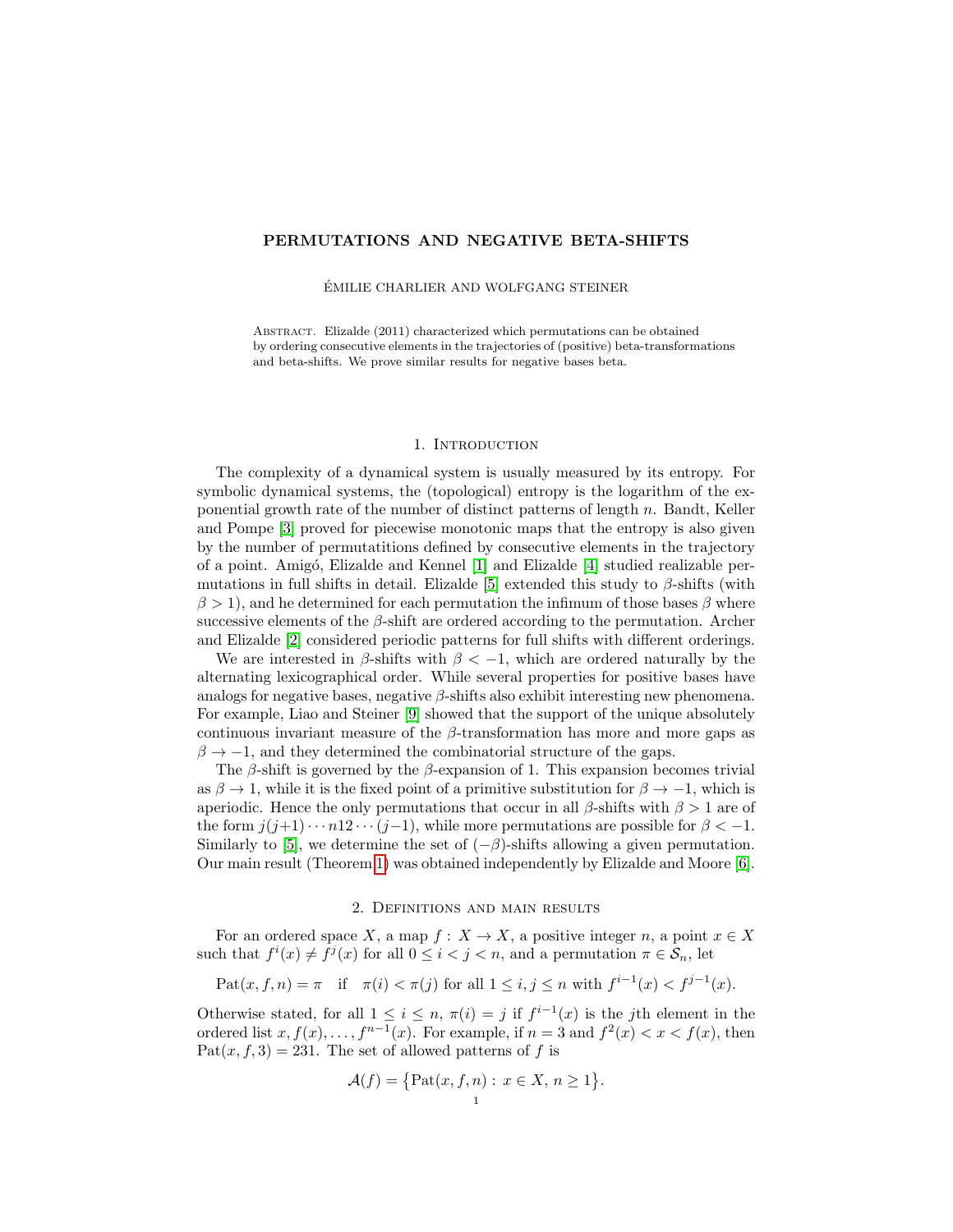For  $\beta > 1$ , the  $\beta$ -transformation is

$$
T_{\beta} : [0,1) \to [0,1), \quad x \mapsto \beta x - \lfloor \beta x \rfloor,
$$

and Elizalde [\[5\]](#page-16-3) gave a formula for

$$
B_+(\pi)=\inf\big\{\beta>1:\,\pi\in\mathcal{A}(T_\beta)\big\}.
$$

Here, we are interested in the  $(-\beta)$ -transformation, which was defined by Ito and Sadahiro [\[8\]](#page-16-7) as  $x \mapsto \lfloor \frac{\beta}{\beta+1} - \beta x \rfloor - \beta x$  on the interval  $\lfloor \frac{-\beta}{\beta+1}, \frac{1}{\beta+1} \rfloor$ . We find it more convenient to use the map

$$
T_{-\beta}:\, (0,1]\rightarrow (0,1],\quad x\mapsto \lfloor\beta x\rfloor+1-\beta x,
$$

which is easily seen to be topologically conjugate to Ito and Sadahiro's one, via  $x \mapsto \frac{1}{\beta+1} - x$  (which reverses the order between elements); see Figure [1.](#page-1-0) Theorem [1](#page-3-0) below gives a formula for

$$
B_{-}(\pi) = \inf \{ \beta > 1 : \pi \in \mathcal{A}(T_{-\beta}) \}.
$$



<span id="page-1-0"></span>FIGURE 1.  $(-\beta)$ -transformation  $T_{-\beta}$  (left), Ito and Sadahiro's version (middle) and  $\beta$ -transformation (right),  $\beta \approx 2.618$ .

Instead of numbers  $x \in (0,1]$ , we will rather consider their  $(-\beta)$ -expansions

$$
x=-\sum_{k=1}^\infty\frac{d_{-\beta,k}(x)+1}{(-\beta)^k}\quad\text{with}\quad d_{-\beta,k}(x)=\big\lfloor\beta\,T^{k-1}_{-\beta}(x)\big\rfloor.
$$

Set  $d_{-\beta}(x) = d_{-\beta,1}(x)d_{-\beta,2}(x)\cdots$ , and note that  $d_{-\beta}(x) \in \{0,1,\ldots,\beta\}\}^{\infty}$ . Then we have  $x < y$  if and only if  $d_{-\beta}(x) < d_{-\beta}(y)$ . Here and throughout the paper, we use the alternating lexicographical order for sequences (or infinite words):

$$
v_1v_2\cdots < w_1w_2\cdots \quad \text{if } v_1\cdots v_{k-1} = w_1\cdots w_{k-1} \text{ and } \begin{cases} v_k < w_k \quad \text{when } k \text{ is odd,} \\ w_k < v_k \quad \text{when } k \text{ is even,} \end{cases}
$$

for some  $k \geq 1$ ; we will also use it to compare finite words of same length. Note that Ito and Sadahiro used an "alternate order", which is the inverse of our alternating lexicographical order. The set of  $(-\beta)$ -expansions forms the  $(-\beta)$ -shift

$$
\Omega_{-\beta} = \{d_{-\beta}(x) : x \in (0,1]\},\
$$

which is stable under the shift map  $\Sigma: w_1w_2 \cdots \mapsto w_2w_3 \cdots$ . Thus, for all  $x \in (0,1]$ ,

$$
Pat(x, T_{-\beta}, n) = Pat(d_{-\beta}(x), \Sigma, n),
$$

with the alternating lexicographical order on the  $(-\beta)$ -shift.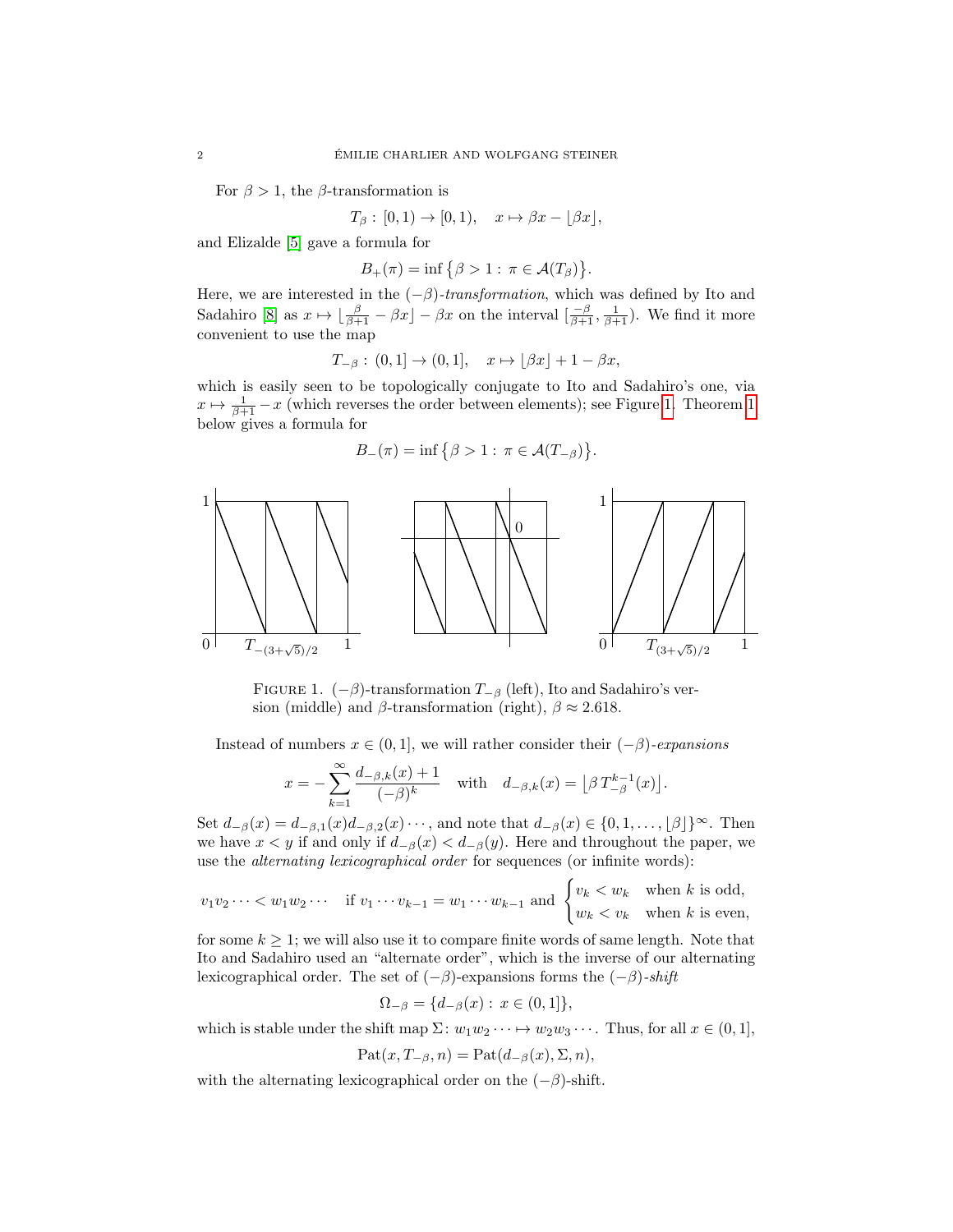By Theorem 10 of [\[8\]](#page-16-7), we have  $w_1w_2\cdots \in \Omega_{-\beta}$  if and only if, for all  $k\geq 1$ ,

$$
d_{-\beta}(1) \ge w_{[k,\infty)} > \begin{cases} \overline{0d_{-\beta,1}(1)\cdots d_{-\beta,p-1}(1)(d_{-\beta,p}(1)-1)} & \text{if } d_{-\beta}(1) \text{ is purely} \\ 0 & \text{periodic with odd minimal period length } p, \\ 0 & \text{otherwise.} \end{cases}
$$

We denote by  $\overline{w_1w_2\cdots w_n}$  the purely periodic sequence with period  $w_1w_2\cdots w_n$ ,

$$
w_{[k,\infty)} = w_k w_{k+1} \cdots, \quad w_{[i,j)} = w_i w_{i+1} \cdots w_{j-1}, \quad w_{[i,j]} = w_i w_{i+1} \cdots w_j.
$$

Note that the ordered space  $\Omega_{-\beta}$  is not closed; taking the closure of  $\Omega_{-\beta}$  amounts to replacing the strict lower bound for  $w_{[k,\infty)}$  by a non-strict one. By Theorem 3 of [\[11\]](#page-16-8), we know that whenever  $1 < \alpha < \beta$  we have  $d_{-\alpha}(1) < d_{-\beta}(1)$ , and hence  $\Omega_{-\alpha} \subseteq \Omega_{-\beta}$  and  $\mathcal{A}(T_{-\alpha}) \subseteq \mathcal{A}(T_{-\beta}).$ 

A number  $\beta > 1$  is an *Yrrap number* if  $d_{-\beta}(1)$  is eventually periodic. By Theorem 2.6 in [\[9\]](#page-16-5), each Yrrap number is a Perron number, i.e., an algebraic integer  $\beta > 1$  with all its Galois conjugates (except itself) less than  $\beta$  in absolute value. On the other hand, not every Perron number is an Yrrap number. However, each Pisot number is an Yrrap number by Theorem 5.15 in [\[7\]](#page-16-9).

For a bounded sequence  $w = w_1w_2 \cdots \in \mathbb{N}^{\infty}$ , where N denotes the set of nonnegative integers, let

$$
\widehat{w} = \sup_{k \geq 1} w_{[k,\infty)}.
$$

Let  $\varphi$  be the substitution defined by  $\varphi(0) = 1$ ,  $\varphi(1) = 100$ , with the unique fixed point  $u = \varphi(u)$ , i.e.,

 $u = 100111001001001110011 \cdots$ 

If  $\hat{w} = w$  and  $w > u$ , then let  $b(w) > 1$  be the largest positive solution x of

$$
1 + \sum_{k=1}^{\infty} \frac{w_k + 1}{(-x)^k} = 0,
$$

which exists by Corollary 1 of [\[11\]](#page-16-8). Note that  $b(w) \leq \max_{k>1} w_k + 1$ . If w is eventually periodic with preperiod of length q and period of length  $p$ , then  $b(w)$  is the largest positive root of the polynomial

$$
\left((-x)^{p+q} + \sum_{k=1}^{p+q} (w_k+1) (-x)^{p+q-k} \right) - \left((-x)^q + \sum_{k=1}^q (w_k+1) (-x)^{q-k} \right).
$$

If  $\hat{w} = w$  and  $w \leq u$ , then we set  $b(w) = 1$ .

Throughout the paper, let  $\pi \in \mathcal{S}_n$  be an arbitrary but fixed permutation and

$$
m = \pi^{-1}(n), \quad \ell = \pi^{-1}(\pi(n) - 1) \text{ if } \pi(n) \neq 1, \quad r = \pi^{-1}(\pi(n) + 1) \text{ if } \pi(n) \neq n.
$$

The sequence of digits  $z_{[1,n)}$  defined by

$$
z_j = #\{1 \le i < \pi(j) : i \ne \pi(n) \ne i+1, \ \pi(\pi^{-1}(i)+1) < \pi(\pi^{-1}(i+1)+1),
$$
\n
$$
\text{or } i+1 = \pi(n) \ne n, \ \pi(\ell+1) < \pi(r+1)\}
$$

will play an important role. See the examples in Section [3](#page-4-0) for an effective computation of these digits  $z_j$ . Following [\[6\]](#page-16-6), we say that  $\pi$  is *collapsed* if  $\pi(n) \notin \{1, n\}$ and  $z_{[\ell,n)} = z_{[r,n)} z_{[r,n)}$  or  $z_{[r,n)} = z_{[\ell,n)} z_{[\ell,n)}$ . In this case, we also use the digits

$$
z_j^{(i)} = z_j + \begin{cases} 1 & \text{if } \pi(j) \ge \pi(r+i) \text{ and } i \text{ is even, or } \pi(j) \ge \pi(\ell+i) \text{ and } i \text{ is odd,} \\ 0 & \text{otherwise,} \end{cases}
$$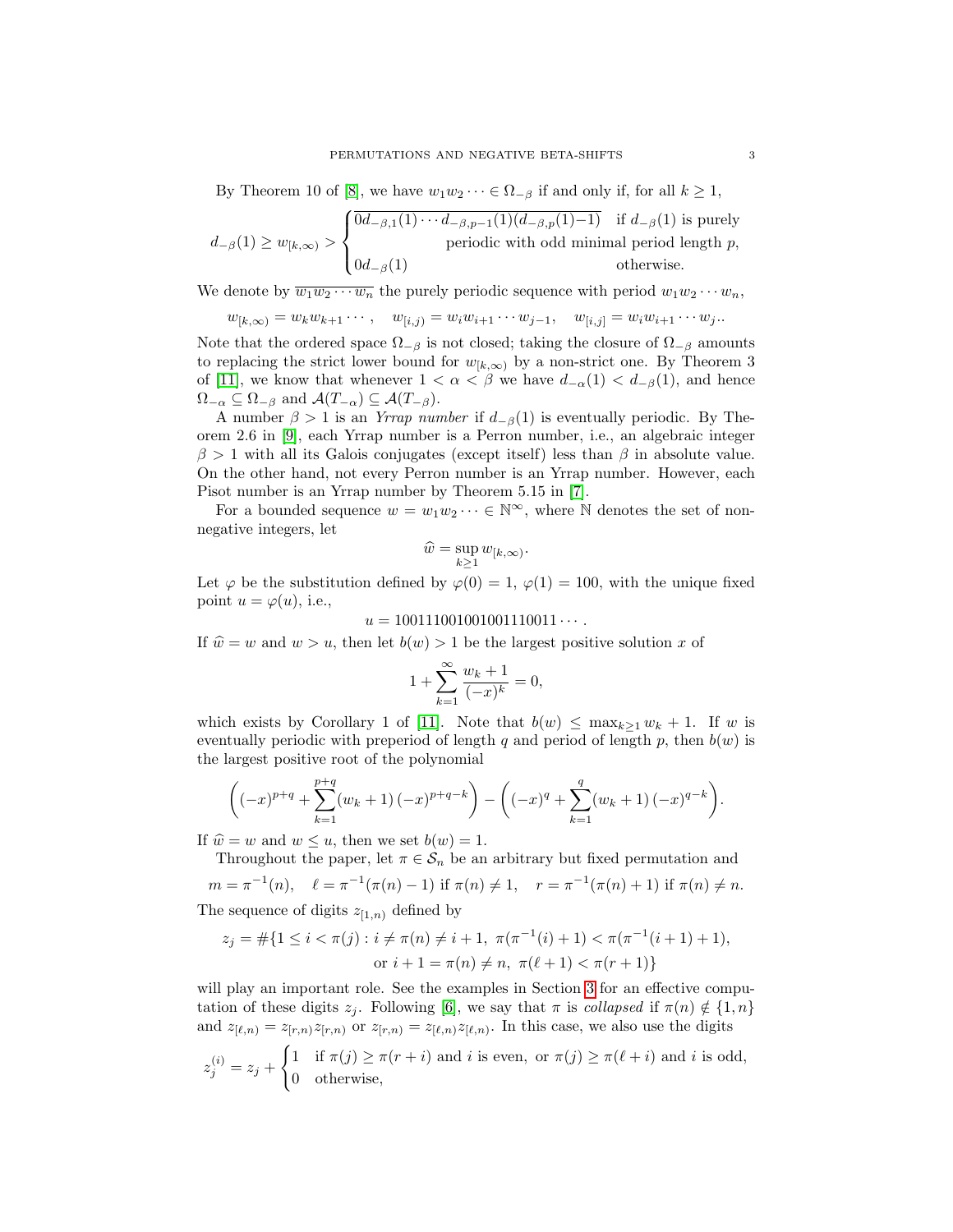for  $0 \le i < |r - \ell|, 1 \le j < n$ .

<span id="page-3-0"></span>**Theorem 1.** Let  $\pi \in \mathcal{S}_n$ ,  $\beta > 1$ . We have  $\pi \in \mathcal{A}(T_{-\beta})$  if and only if  $\beta > b(a)$ , with

$$
a = \begin{cases} \frac{z_{[m,n)}\ \overline{z_{[\ell,n)}}}{z_{[m,n)}0} & \text{if } n-m \text{ is even, } \pi(n) \neq 1, \text{ and } \pi \text{ is not collapsed,} \\ \min_{0 \leq i < |r-\ell|} z_{[m,n)}^{(i)} \ \overline{z_{[\ell,n)}^{(i)}} & \text{if } n-m \text{ is even and } \pi \text{ is collapsed,} \\ \frac{z_{[m,n)}\ \overline{z_{[r,n)}}}{z_{[m,n)}\ \overline{z_{[r,n)}}} & \text{if } n-m \text{ is odd and } \pi \text{ is not collapsed,} \\ \min_{0 \leq i < |r-\ell|} z_{[m,n)}^{(i)} \ \overline{z_{[r,n)}^{(i)}} & \text{if } n-m \text{ is odd and } \pi \text{ is collapsed.} \end{cases}
$$

In particular  $B_-(\pi) = b(a)$ , and  $B_-(\pi)$  is either 1 or an Yrrap number.

Note that 
$$
z_{[m,n)} \overline{z_{[\ell,n)}} = \overline{z_{[m,n)} z_{[\ell,m)}}
$$
 if  $\ell < m$ ,  $z_{[m,n)} \overline{z_{[\ell,n)}} = z_{[m,\ell)} \overline{z_{[\ell,n)}}$  if  $\ell > m$ .

<span id="page-3-1"></span>**Theorem 2.** We have  $B_-(\pi) = 1$  if and only if  $a = \varphi^k(0)$  for some  $k \geq 0$ .

It would be interesting to count the permutations with  $B_-(\pi) = 1$ . From Bandt, Keller and Pompe [\[3\]](#page-16-0), we know that  $\lim_{n\to\infty} \frac{1}{n} \log \#\{\pi \in \mathcal{S}_n : B_-(\pi) < \beta\} = \log \beta$ (which is the entropy of the  $(-\beta)$ -transformation) for  $\beta > 1$ , but we do not know whether  $c_n = \#\{\pi \in \mathcal{S}_n : B_-(\pi) = 1\}$  grows polynomially; we have

$$
c_2 = 2, c_3 = 5, c_4 = 12, c_5 = 19, c_6 = 34, c_7 = 57, c_8 = 82, c_9 = 115, \ldots
$$

Recall that  $\#\{\pi \in \mathcal{S}_n : B_+(\pi)=1\} = n$ . It would also be interesting to give more precise asymptotics for the number of permutations with  $B_-(\pi) < N$  or  $B_-(\pi) \le N$ for some integer  $N \geq 2$ . The following theorem characterizes  $B_-(\pi) < N$ .

<span id="page-3-2"></span>**Theorem 3.** Let  $\pi \in S_n$ ,  $n \geq 2$ . The minimal number of distinct elements of a sequence w satisfying  $Pat(w, \Sigma, n) = \pi$ , w.r.t. the alternating lexicographical order, is

$$
N_{-}(\pi) = \lfloor B_{-}(\pi) \rfloor + 1 = \max_{1 \le j < n} z_j + 1 + \epsilon,
$$

with  $\epsilon = 1$  if  $\pi$  is collapsed or  $a = \max_{1 \leq j < n} \overline{z_j 0}$ ,  $\epsilon = 0$  otherwise. We have  $N_{-}(\pi) \leq n-1$  for all  $\pi \in \mathcal{S}_n$ ,  $n \geq 3$ , with equality for  $n \geq 4$  if and only if

$$
\pi \in \{12\cdots n, 12\cdots (n-2)n(n-1), n(n-1)\cdots 1, n(n-1)\cdots 312\}.
$$

Moreover, for  $n \geq 3$ , we have

$$
\max_{\pi \in S_n} B_{-}(\pi) = b((n-2)(n-3)\cdots 1\overline{0}) \in (n-2, n-1),
$$

the maximum is attained only for  $\pi = n(n-1)\cdots 1$  if n is even,  $\pi = n(n-1)\cdots 312$ if n is odd.

We mention without proof that  $b((n-2)(n-3)\cdots 1\overline{0})$ , which is the largest root of  $x^{n-1} - (n-2)x^{n-2} + (-1)^n \sum_{i=0}^{n-3} (-x)^i$ , is a Pisot number.

We prove that the numbers occurring as  $B_-(\pi)$  are exactly the Yrrap numbers. The corresponding question for  $B_+(\pi)$  is an open problem of Elizalde [\[5\]](#page-16-3).

<span id="page-3-3"></span>**Theorem 4.** Let  $\beta > 1$ . We have  $B_-(\pi) = \beta$  for some  $\pi \in S_n$ ,  $n \ge 1$ , if and only if  $\beta$  is an Yrrap number.

Following [\[5\]](#page-16-3), it is sometimes convenient to use the circular permutation

$$
\tilde{\pi} = (\pi(1)\pi(2)\cdots\pi(n)) \in \mathcal{S}_n,
$$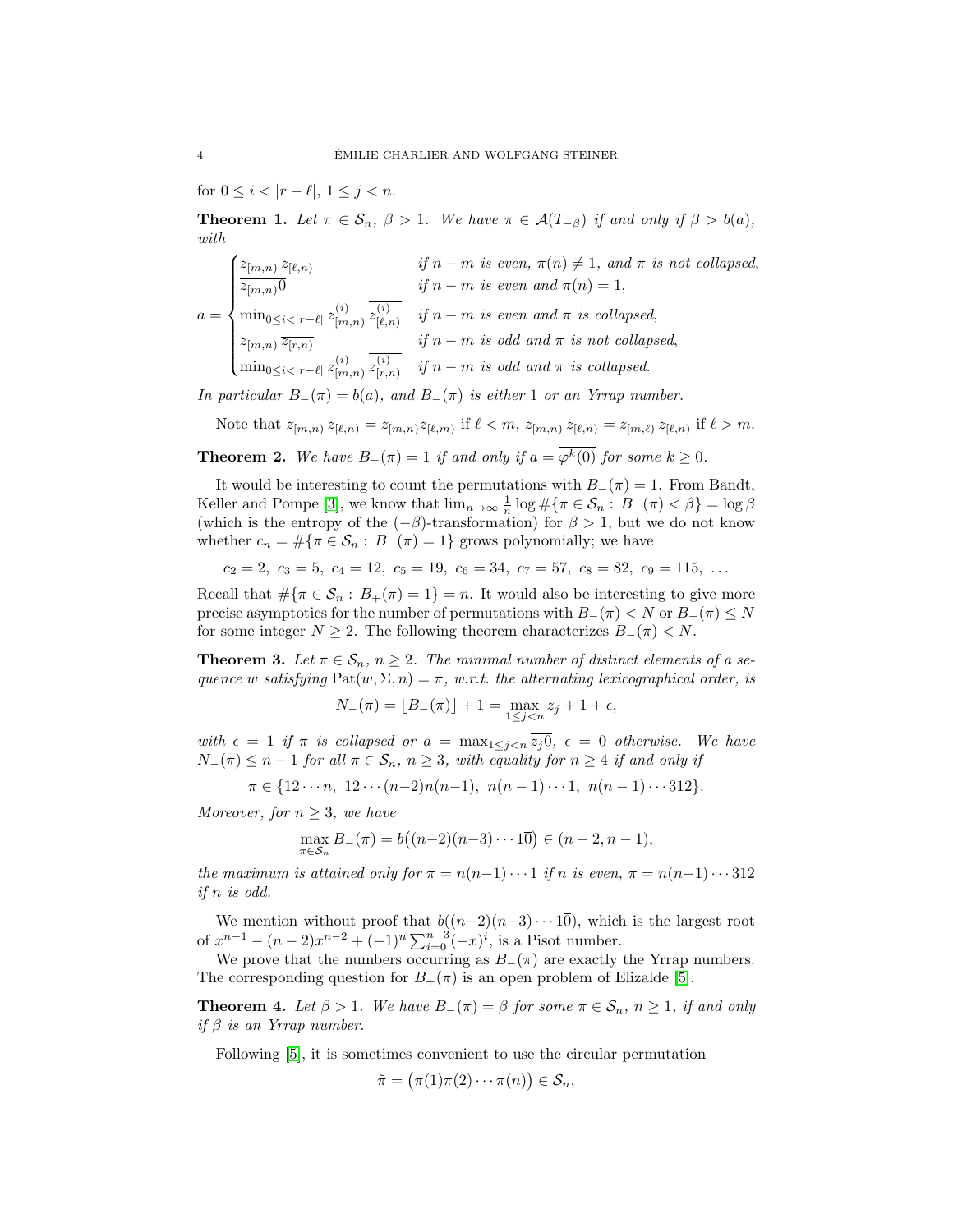i.e.,  $\tilde{\pi}(\pi(j)) = \pi(j+1)$  for  $1 \leq j < n$ ,  $\tilde{\pi}(\pi(n)) = \pi(1)$ . Thanks to this notation  $\tilde{\pi}$ , we get another formulation of the digits  $z_j$ :

$$
z_j = #\{1 \le i < \pi(j) : i \ne \pi(n) \ne i+1, \ \tilde{\pi}(i) < \tilde{\pi}(i+1),
$$
\n
$$
\text{or } i+1 = \pi(n) \ne n, \ \tilde{\pi}(i) < \tilde{\pi}(i+2)\}.
$$

In particular,  $\max_{1 \leq i \leq n} z_i$  equals the number of ascents in  $\tilde{\pi}$  with  $\pi(1)$  removed.

# 3. Examples

<span id="page-4-0"></span>In Table [1,](#page-4-1) we give the values of  $B_-(\pi)$  for all permutations of length up to 4, and we compare them to the values of  $B_+(\pi)$  obtained by [\[5\]](#page-16-3). Note that more permutations satisfy  $B_-(\pi) = 1$  than  $B_+(\pi) = 1$ ; see also the list of open problems at the end of the paper. Some other examples are below.

| β              | root of                   | $\pi$ with $B_-(\pi) = \beta$ | $\pi$ with $B_+(\pi) = \beta$ |
|----------------|---------------------------|-------------------------------|-------------------------------|
|                | $x-1$                     | 12, 21                        | 12, 21                        |
|                |                           | 123, 132, 213, 231, 321       | 123, 231, 312                 |
|                |                           | 1324, 1342, 1432, 2134        | 1234, 2341, 3412, 4123        |
|                |                           | 2143, 2314, 2431, 3142        |                               |
|                |                           | 3214, 3241, 3421, 4213        |                               |
| 1.465          | $x^3 - x^2 - 1$           |                               | 1342, 2413, 3124, 4231        |
| 1.618          | $x^2-x-1$                 | 312                           | 132, 213, 321                 |
|                |                           | 1423, 3412, 4231              | 1243, 1324, 2431              |
|                |                           |                               | 3142, 4312                    |
| 1.755          | $x^3-2x^2+x-1$            | 2341, 2413, 3124, 4123        |                               |
| 1.802          | $x^3-2x^2-2x+1$           |                               | 4213                          |
| 1.839          | $x^3 - x^2 - x - 1$       | 4132                          | 1432, 2143, 3214, 4321        |
| $\mathfrak{D}$ | $x-2$                     | 1234, 1243, 4312              | 2134, 3241                    |
| 2.247          | $x^3-2x^2-x+1$            | 4321                          | 4132                          |
| 2.414          | $x^2-2x-1$                |                               | 2314, 3421                    |
| 2.618          | $\overline{x^2} - 3x + 1$ |                               | 1423                          |

<span id="page-4-1"></span>TABLE 1.  $B_-(\pi)$  and  $B_+(\pi)$  for all permutations of length up to 4.

- (1) Let  $\pi = 3421$ . Then  $n = 4$ ,  $\tilde{\pi} = 3142$ ,  $z_{[1,4)} = 110$ ,  $m = 2$ ,  $\pi(n) = 1$ ,  $r = 3$ . We obtain that  $a = \overline{z_{[2,4)}0} = \overline{100} = \overline{\varphi^2(0)}$ , thus  $B_-(\pi) = b(a) = 1$ . Indeed, for  $w = 1 \overline{100}$ , we have  $Pat(w, \Sigma, n) = \pi$  and  $\hat{w} = a$ .
- (2) Let  $\pi = 892364157$ . Then  $n = 9$ ,  $\tilde{\pi} = 536174892$ ,  $z_{[1,9)} = 33012102$ ,  $m = 2$ ,  $\ell = 5, r = 1$ , thus  $a = z_{[2,9)} \overline{z_{[1,9)}} = \overline{30121023}$ , and  $b(a)$  is the root  $x > 1$  of

 $x^8 - 4x^7 + x^6 - 2x^5 + 3x^4 - 2x^3 + x^2 - 3x + 3 = 0.$ 

We get  $B_-(\pi) \approx 3.831$ , and for  $w = 330121023 \overline{301210220}$ , we have Pat $(w, \Sigma, n) =$  $\pi$ ,  $\hat{w} = \overline{301210220}$  and  $b(\hat{w}) = b(a)$ .

(3) Let  $\pi = 453261$ . Then  $n = 6$ ,  $\tilde{\pi} = 462531$ ,  $z_{[1,6)} = 11001$ ,  $m = 5$ ,  $\pi(n) = 1$ ,  $r = 4$ , thus  $a = z_5 \overline{z_4 z_5} = \overline{10}$ ,  $b(a) = 2$ . For  $w = 110010\overline{2}$ , we have  $Pat(w, \Sigma, n) = \pi$ ,  $\hat{w} = \overline{2}$  and  $b(\hat{w}) = b(a)$ .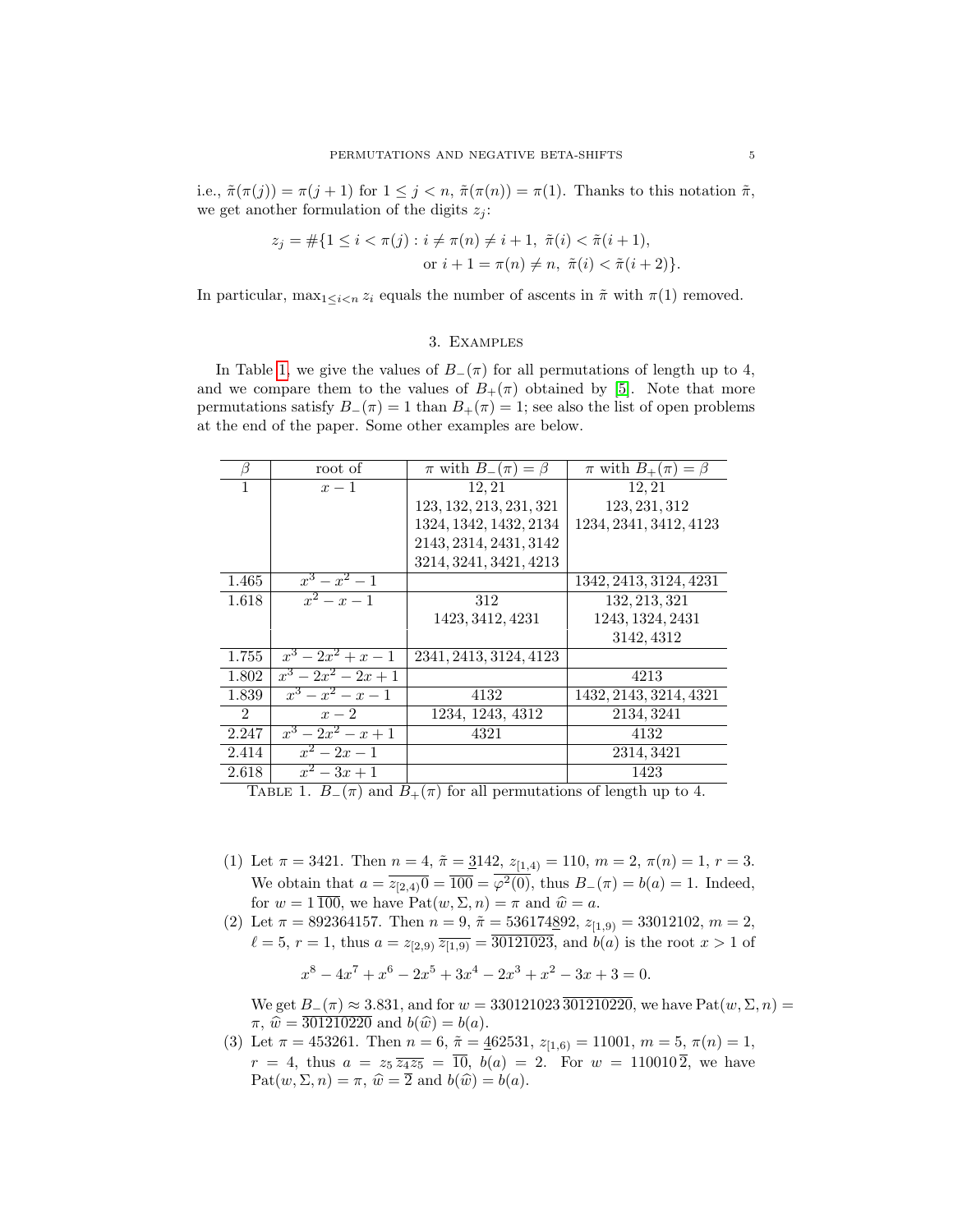(4) Let  $\pi = 7325416$ . Then  $n = 7$ ,  $\tilde{\pi} = 6521423$ ,  $z_{[1,7)} = 100100$ ,  $m = r = 1$ ,  $\ell = 4$ . Hence  $\pi$  is collapsed, and  $z_{[1,7)}^{(0)} = 200100$ ,  $z_{[1,7)}^{(1)} = 200210$ ,  $z_{[1,7)}^{(2)} =$ 211210. Since  $n - m$  is even, we have

$$
a = \min_{i \in \{0, 1, 2\}} z_{[1, 7)}^{(i)} \overline{z_{[4, 7)}^{(i)}} = \min\{200\,\overline{100}, 200\,\overline{210}, 211\,\overline{210}\} = 211\,\overline{210}.
$$

Therefore,  $B_-(\pi) \approx 2.343$  is the largest positive root of the polynomial  $x^6 - 3x^5 + 2x^4 - x^3 - 1$ . We have  $Pat(211(210)^{2k} \overline{2}, \Sigma, n) = \pi$  for all  $k \ge 1$ and  $\lim_{k \to \infty} b(211(210)^{2k}\overline{2}) = b(a)$ .

- (5) Let  $\tilde{\pi} = 4312$ . Then it can come from one of the following four permutations  $\pi$ : 1423, 3142, 2314, 4231. When underlying  $\pi(1)$  in  $\tilde{\pi}$ , one actually differentiates the four possible cases, which we study in detail hereafter.
	- Let  $\pi = 1423$ . Hence  $\tilde{\pi} = 4312$ . We find  $m = r = 2$  and  $\ell = 3$ . Then  $z_{[1,4)} = 000$  and  $\pi$  is collapsed. We get  $z_{[1,4)}^{(0)} = 010$  and  $a =$  $z_{[2,4)}^{(0)}$   $\overline{z_{[3,4)}^{(0)}} = 1 \overline{0}$ , thus  $B_-(\pi) = \frac{1+\sqrt{5}}{2}$ . We have Pat $(0.10^{2k+1} \overline{1}, \Sigma, n) =$  $\pi$  for all  $k \geq 0$  and  $\lim_{k \to \infty} b(10^{2k+1}) = b(a)$ .
	- Let  $\pi = 3142$ . Hence  $\tilde{\pi} = 4312$ . We find  $m = 3$ ,  $r = 1$  and  $\ell = 2$ . Then  $z_{[1,4)} = 001$ . We get  $a = z_{[3,4)} \overline{z_{[1,4)}} = \overline{100} = \overline{\varphi^2(0)}$ . Thus  $B_-(\pi) = 1$ . For  $w = 00 \overline{10011}$ , we have  $Pat(w, \Sigma, n) = \pi$  and  $b(\hat{w}) = b(\overline{10011}) = 1$ .
	- Let  $\pi = 2314$ . Hence  $\tilde{\pi} = 4312$ . We find  $m = 4$ , r is not defined and  $\ell = 2$ . Then  $z_{[1,4)} = 000$ . We get  $a = z_{[4,4)} \overline{z_{[2,4)}} = \overline{0}$ . Thus  $B_-(\pi) = 1$ . We have  $\text{Pat}(000\overline{1}, \Sigma, n) = \pi$  and  $b(\overline{1}) = 1$ .
	- Let  $\pi = 4231$ . Hence  $\tilde{\pi} = 4312$ . We find  $m = 1$ ,  $r = 2$  and  $\ell$  is not defined. Then  $z_{[1,4)} = 100$ . We get  $a = z_{[1,4)} \overline{z_{[2,4)}} = 1\overline{0}$ ,  $B_-(\pi) = \frac{1+\sqrt{5}}{2}$ . We have  $\text{Pat}(10^{2k+1}\overline{1}, \Sigma, n) = \pi$  for  $k \ge 1$ ,  $\lim_{k \to \infty} b(10^{2k+1}\overline{1}) = b(a)$ .

## 4. Permutation patterns of integer sequences

We first establish a relation between  $z_{[1,n)}$  and  $w_{[1,n)}$  for sequences  $w \in \mathbb{N}^{\infty}$ satisfying Pat $(w, \Sigma, n) = \pi$ . Note  $w \in \mathbb{N}^{\infty}$  realizes the permutation  $\pi \in \mathcal{S}_n$ , i.e.  $\text{Pat}(w, \Sigma, n) = \pi$ , if and only if  $w_{[\pi^{-1}(k), \infty)} < w_{[\pi^{-1}(k+1), \infty)}$  for all  $1 \leq k < n$ :

 $w_{[\pi^{-1}(1),\infty)} < w_{[\pi^{-1}(2),\infty)} < \ldots < w_{[\pi^{-1}(n),\infty)}$ .

<span id="page-5-2"></span>**Proposition 5.** Let  $w = w_1w_2 \cdots \in \mathbb{N}^{\infty}$  and  $\pi \in \mathcal{S}_n$ . Then  $\text{Pat}(w, \Sigma, n) = \pi$  if and only if the following conditions  $(i)$ – $(iii)$  hold.

- <span id="page-5-0"></span>(i)  $w_j - w_i \ge z_j - z_i$  for all  $1 \le i, j < n$  with  $\pi(j) > \pi(i)$ , in particular  $w_j \geq z_j$  for all  $1 \leq j < n$ , (ii)  $w_{[n,\infty)} > w_{[\ell,\infty)}$  if  $\pi(n) \neq 1$ ,
- <span id="page-5-4"></span><span id="page-5-1"></span>(iii)  $w_{[n,\infty)} < w_{[r,\infty)}$  if  $\pi(n) \neq n$ .

In the proof of Proposition [5,](#page-5-2) we use the following two lemmas.

<span id="page-5-3"></span>**Lemma 6.** Let  $1 \leq i, j \leq n$ . If  $\pi(i) \leq \pi(j)$  then  $z_i \leq z_j$ , and  $z_i = z_j$  implies that  $\pi(i+1) > \pi(j+1).$ 

*Proof.* Let  $1 \leq i, j < n$  with  $\pi(i) < \pi(j)$ . Then  $z_i \leq z_j$  is clear from the definition of the digits  $z_j$ . Moreover,  $z_i = z_j$  implies that  $\pi(\pi^{-1}(k) + 1) > \pi(\pi^{-1}(k+1) + 1)$ for all  $k \notin {\pi(n) - 1, \pi(n)}$  with  $\pi(i) \leq k < \pi(j)$ , as well as  $\pi(\pi^{-1}(\pi(n) - 1) + 1)$  $\pi(\pi^{-1}(\pi(n)+1)+1)$  if  $\pi(i) < \pi(n) < \pi(j)$ . This gives that  $\pi(i+1) > \pi(j+1)$ .  $\Box$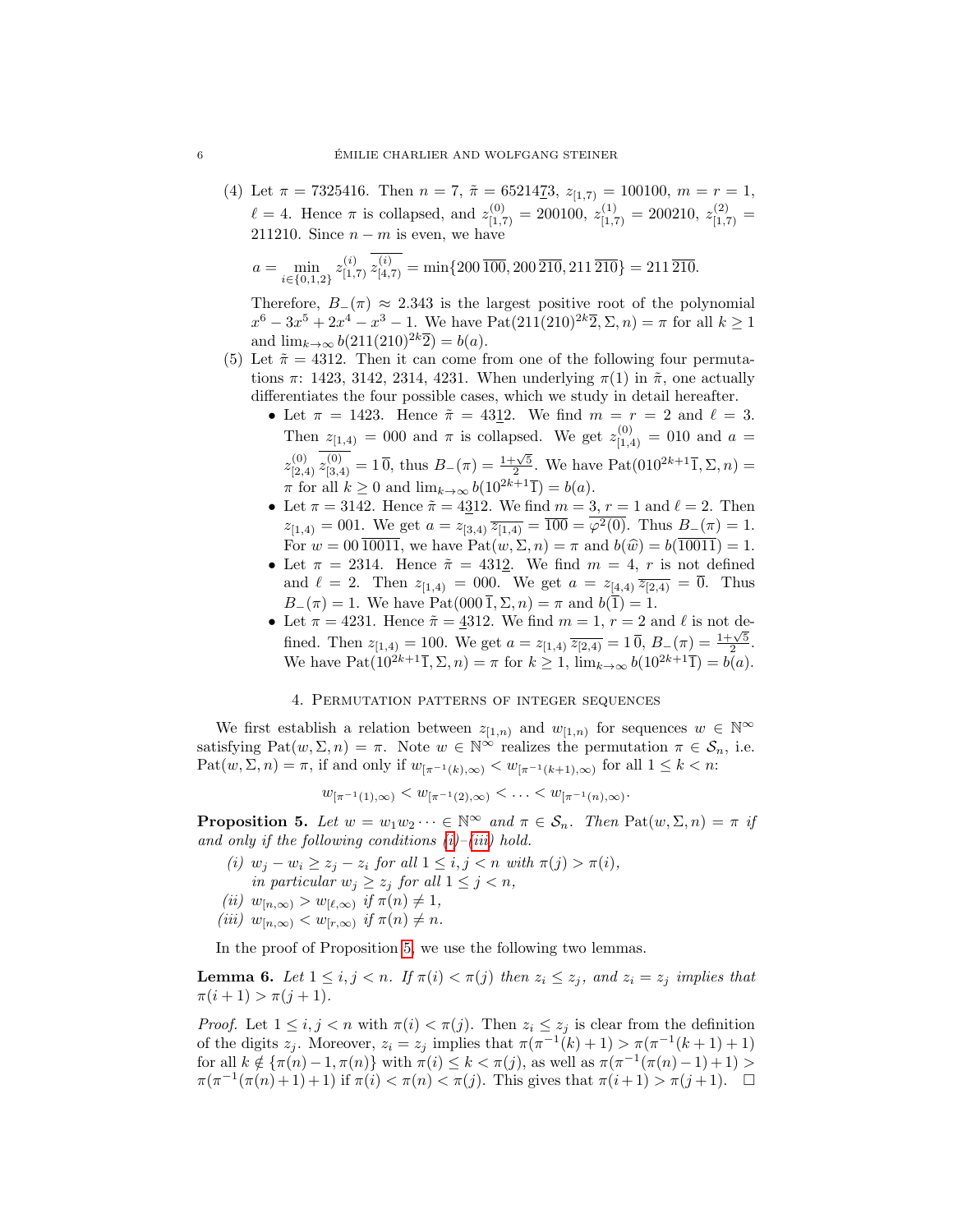<span id="page-6-1"></span>**Lemma 7.** Assume that  $w_{[1,n)}$  satisfies point [\(i\)](#page-5-0) of Proposition [5,](#page-5-2) let  $1 \leq i < j < n$ . If  $\pi(i) < \pi(j)$ , then  $w_{[i,i+n-j)} \le w_{[j,n)}$ , with  $(-1)^{n-j}\pi(i+n-j) < (-1)^{n-j}\pi(n)$ in case of equality.

If  $\pi(i) > \pi(j)$ , then  $w_{[i,i+n-j]} \ge w_{[j,n)}$ , with  $(-1)^{n-j}\pi(i+n-j) > (-1)^{n-j}\pi(n)$ in case of equality.

*Proof.* If  $\pi(i) < \pi(j)$ , then we have  $z_i \leq z_j$ , thus  $w_i \leq w_j$ , and equality implies that  $\pi(i+1) > \pi(j+1)$  by Lemma [6.](#page-5-3) Similarly,  $\pi(i) > \pi(j)$  implies that  $w_i > w_j$  or  $w_i = w_j$ ,  $\pi(i+1) < \pi(j+1)$ . Recursively, we get the statement of the lemma.  $\Box$ 

*Proof of Proposition [5.](#page-5-2)* Assume first that  $Pat(w, \Sigma, n) = \pi$ . Then [\(ii\)](#page-5-4) and [\(iii\)](#page-5-1) hold immediately. For  $1 \leq i, j < n$  with  $\pi(j) > \pi(i)$ , we use the telescoping sum

$$
z_j - z_i = \sum_{\substack{\pi(i) \le k < \pi(j), \\ k \notin \{\pi(n) - 1, \pi(n)\}}} \left( z_{\pi^{-1}(k+1)} - z_{\pi^{-1}(k)} \right) + \begin{cases} z_r - z_\ell & \text{if } \pi(i) < \pi(n) < \pi(j), \\ 0 & \text{otherwise.} \end{cases}
$$

This relation is also valid with z replaced by w. To prove that  $w_j - w_i \ge z_j - z_i$ , it is therefore sufficient to show that  $w_r - w_\ell \geq z_r - z_\ell$  if  $\pi(n) \notin \{1, n\}$ , and

<span id="page-6-0"></span>(1) 
$$
w_{\pi^{-1}(k+1)} - w_{\pi^{-1}(k)} \ge z_{\pi^{-1}(k+1)} - z_{\pi^{-1}(k)}
$$

for all  $1 \leq k < n$ , with  $k \notin {\pi(n) - 1, \pi(n)}$ . Since  $w_{\pi^{-1}(k+1), \infty} > w_{\pi^{-1}(k), \infty}$ , we have  $w_{\pi^{-1}(k+1)} > w_{\pi^{-1}(k)}$  or  $w_{\pi^{-1}(k+1)} = w_{\pi^{-1}(k)}, w_{[\pi^{-1}(k+1)+1,\infty)} < w_{[\pi^{-1}(k)+1,\infty)}$ . The latter inequality means that  $\pi(\pi^{-1}(k+1)+1) < \pi(\pi^{-1}(k)+1)$ , i.e.,  $z_{\pi^{-1}(k+1)} =$  $z_{\pi^{-1}(k)}$ . As  $z_{\pi^{-1}(k+1)} - z_{\pi^{-1}(k)} \in \{0,1\}$ , this proves [\(1\)](#page-6-0). Similarly, if  $\pi(n) \notin \{1,n\}$ , then  $w_{\lceil \pi^{-1}(\pi(n)+1),\infty)} > w_{\lceil \pi^{-1}(\pi(n)-1),\infty)}$  implies that  $w_r - w_\ell \geq 1 \geq z_r - z_\ell$  or  $w_r = w_\ell, w_{[r+1,\infty)} < w_{[\ell+1,\infty)}$ ; in the latter case, we have  $\pi(r+1) < \pi(\ell+1)$  and thus  $z_r = z_\ell$ . The inequality  $w_j \ge z_j$  follows by setting  $i = \pi^{-1}(1)$ , as  $z_i = 0$  and thus  $w_j \geq z_j + w_i \geq z_j$  in this case. This proves [\(i\)](#page-5-0).

<span id="page-6-2"></span>Conversely, assume in the following that conditions [\(i\)](#page-5-0)–[\(iii\)](#page-5-1) hold. We claim that

(2) 
$$
\begin{cases} w_{[i,\infty)} < w_{[n,\infty)} & \text{for all } i \text{ with } \pi(i) < \pi(n), \\ w_{[i,\infty)} > w_{[n,\infty)} & \text{for all } i \text{ with } \pi(i) > \pi(n). \end{cases}
$$

Suppose that the claim is false. If  $w_{[i,\infty)} \geq w_{[n,\infty)}$  for some i with  $\pi(i) < \pi(n)$ , then we have  $\pi(n) \neq 1$ ,  $w_{[i,\infty)} > w_{[\ell,\infty)}$  by [\(ii\)](#page-5-4), and  $\pi(i) < \pi(\ell) = \pi(n)-1$ . For  $i <$  $\ell$ , Lemma [7](#page-6-1) gives that  $w_{[i,i+n-\ell)} \leq w_{[\ell,n)} \leq w_{[i,i+n-\ell)}$ , thus  $w_{[i,i+n-\ell)} = w_{[\ell,n)}$  and

$$
\begin{cases} \pi(i+n-\ell) < \pi(n), \ w_{[i+n-\ell,\infty)} > w_{[n,\infty)} \quad \text{if } n-\ell \text{ is even,} \\ \pi(i+n-\ell) > \pi(n), \ w_{[i+n-\ell,\infty)} < w_{[n,\infty)} \quad \text{if } n-\ell \text{ is odd.} \end{cases}
$$

Moreover, if  $w_{[i,i+k)} > w_{[n,n+k)} (\geq w_{[\ell,\ell+k)}),$  then  $k > n-\ell$ ,  $w_{[i+n-\ell,i+k)} > w_{[n,\ell+k)}$ if  $n - \ell$  is even,  $w_{[i+n-\ell,i+k)} < w_{[n,\ell+k)}$  if  $n - \ell$  is odd. For  $i > \ell$ , we obtain in the same way that  $w_{[i,n)} = w_{[\ell,\ell+n-i)}$  and

$$
\begin{cases} \pi(n) < \pi(\ell+n-i), \ w_{[n,\infty)} > w_{[\ell+n-i,\infty)} \quad \text{if } n-i \text{ is even,} \\ \pi(n) > \pi(\ell+n-i), \ w_{[n,\infty)} < w_{[\ell+n-i,\infty)} \quad \text{if } n-i \text{ is odd.} \end{cases}
$$

Here,  $w_{[i,i+k)} > w_{[n,n+k)} (\geq w_{[\ell,\ell+k)})$  implies that  $k > n-i$ ,  $w_{[n,i+k)} > w_{[\ell+n-i,\ell+k)}$ if  $n-i$  is even,  $w_{[n,i+k)} < w_{[\ell+n-i,\ell+k)}$  if  $n-i$  is odd. If  $w_{[i,\infty)} \leq w_{[n,\infty)}$  for some i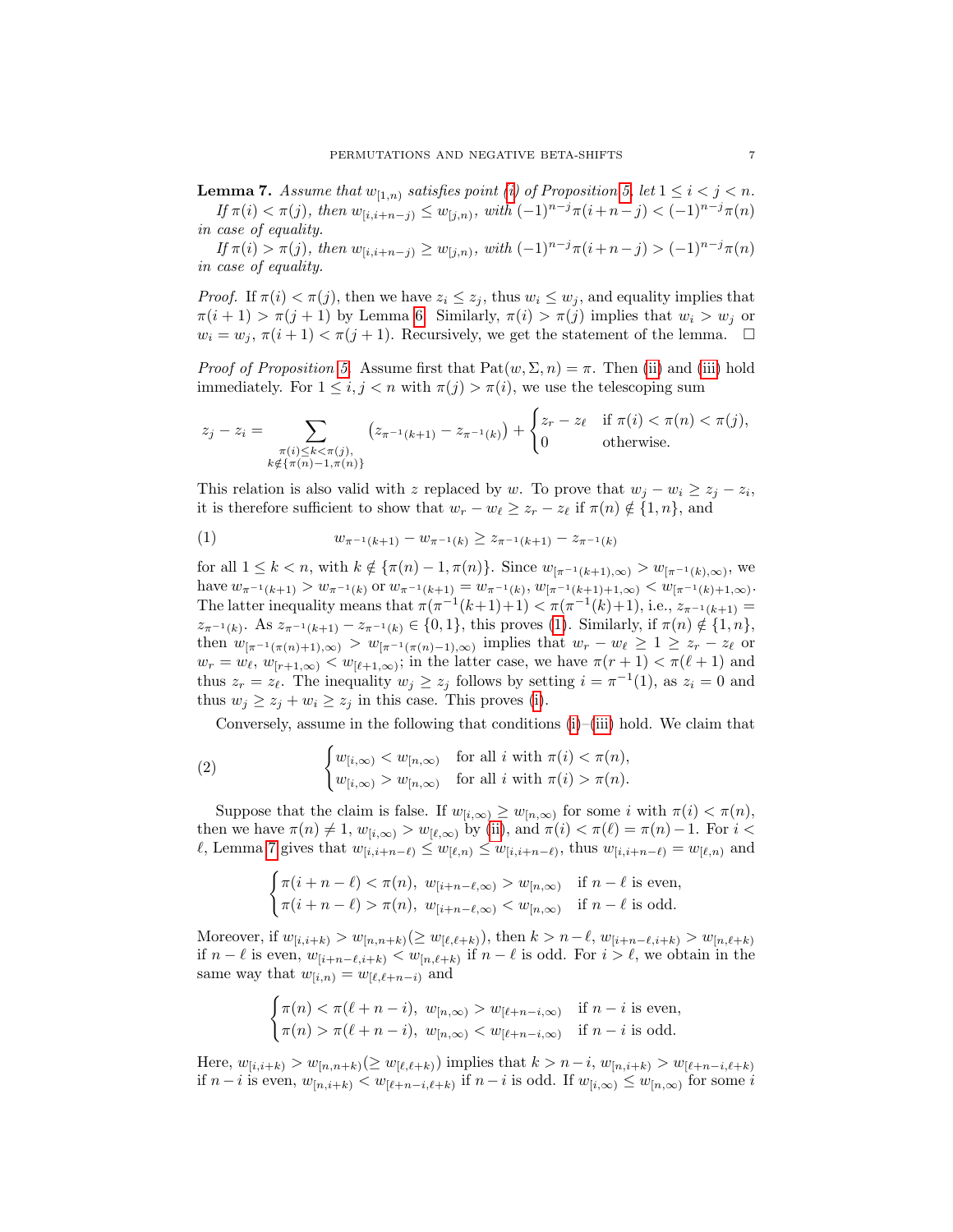with  $\pi(i) > \pi(n)$ , then we get the opposite inequalities, with  $\ell$  replaced by r. In particular, we have some  $i$  such that

<span id="page-7-1"></span>(3)  $w_{[i,\infty)} > w_{[n,\infty)}$ ,  $\pi(i) < \pi(n)$ , or  $w_{[i,\infty)} < w_{[n,\infty)}$ ,  $\pi(i) > \pi(n)$ .

Let  $k \geq 1$  be minimal such that there is some i with

<span id="page-7-2"></span>(4) 
$$
w_{[i,i+k)} > w_{[n,n+k)}, \ \pi(i) < \pi(n), \quad \text{or} \quad w_{[i,i+k)} < w_{[n,n+k)}, \ \pi(i) > \pi(n).
$$

Then the above arguments give

<span id="page-7-3"></span>(5)  $w_{[j,j+h)} > w_{[n,n+h)}, \ \pi(j) < \pi(n), \text{ or } w_{[j,j+h)} < w_{[n,n+h)}, \ \pi(j) > \pi(n),$ 

for some  $j \in \{n-|i-\ell|, n-|i-r|\}, h \in \{k-n+\ell, k-n+i, k-n+r\},$  contradicting the minimality of  $k$ . Hence  $(2)$  holds.

For  $1 \leq i < j \leq n$  with  $\pi(i) < \pi(j)$ , we obtain that

 $w_{[i,\infty)} = w_{[i,i+n-j)}w_{[i+n-j,\infty)} < w_{[j,n)}w_{[n,\infty)} = w_{[j,\infty)},$ 

as  $w_{[i,i+n-j)} < w_{[j,n)}$  or  $w_{[i,i+n-j)} = w_{[j,n)}$ ,  $(-1)^{n-j} \pi(i+n-j) < (-1)^{n-j} \pi(n)$ , by Lemma [7,](#page-6-1) and the latter inequality implies  $w_{[i+n-j,\infty)} < w_{[n,\infty)}$  if  $n-j$  is even,  $w_{[i+n-j,\infty)} > w_{[n,\infty)}$  if  $n-j$  is odd, by [\(2\)](#page-6-2). Similarly,  $w_{[i,\infty)} > w_{[j,\infty)}$  holds for  $1 \leq i < j \leq n$  with  $\pi(i) > \pi(j)$ . Hence  $\text{Pat}(w, \Sigma, n) = \pi$ .

<span id="page-7-0"></span>Remark 8. If  $\pi(n) \neq 1$ , then  $w_{[n,\infty)} > w_{[\ell,\infty)}$  is equivalent to  $w_{[n,\infty)} > \overline{w_{[\ell,n)}}$ . Indeed, suppose that  $w_{[\ell,\infty)} < w_{[n,\infty)} \leq \overline{w_{[\ell,n)}}$  or  $\overline{w_{[\ell,n)}} < w_{[n,\infty)} \leq w_{[\ell,\infty)}$ . Then  $w_{\lbrack \ell,n)} = w_{\lbrack n,2n-\ell)} = w_{\lbrack 2n-\ell,3n-2\ell)} = \cdots$ , hence  $w_{\lbrack \ell,\infty)} = \overline{w_{\lbrack \ell,n)}}$ , a contradiction. Similarly,  $w_{[n,\infty)} < w_{[r,\infty)}$  is equivalent to  $w_{[n,\infty)} < \overline{w_{[r,n)}}$  if  $\pi(n) \neq n$ . Hence we can replace  $w_{\lbrack \ell,\infty)}$  by  $\overline{w_{\lbrack \ell,n)}}$  in Proposition [5](#page-5-2) [\(ii\)](#page-5-4),  $w_{\lbrack r,\infty)}$  by  $\overline{w_{\lbrack r,n)}}$  in Proposition 5 [\(iii\)](#page-5-1).

If  $\pi$  is collapsed, then we have to increase some digits of  $z_{[1,n)}$  to obtain a sequence  $w \in \mathbb{N}^{\infty}$  with  $Pat(w, \Sigma, n) = \pi$ .

<span id="page-7-4"></span>**Lemma 9.** Let  $\pi \in S_n$  be collapsed,  $w = w_1w_2 \cdots \in \mathbb{N}^{\infty}$  such that  $\text{Pat}(w, \Sigma, n) = \pi$ . Then  $w_m \geq z_m+1$ , with equality if and only if  $w_{[1,n)} = z_{[1,n]}^{(i)}$  $\sum_{[1,n)}^{(i)}$  for some  $0 \leq i < |r-\ell|.$ 

*Proof.* By Proposition [5](#page-5-2) [\(ii\)](#page-5-4)–[\(iii\)](#page-5-1) and Remark [8,](#page-7-0) we have  $\overline{w_{[\ell,n)}} < \overline{w_{[r,n)}}$ , hence the collapsedness implies that  $w_{[\ell,n)} \neq z_{[\ell,n)}$  or  $w_{[r,n)} \neq z_{[r,n)}$ . By Proposition [5](#page-5-2) [\(i\)](#page-5-0), we have thus  $w_i > z_i$  for some  $1 \leq i < n$ , and  $w_m \geq z_m + w_i - z_i > z_m$ , as  $m = \pi^{-1}(n) < n$  (because  $\pi$  is collapsed). If  $w_{[1,n)} = z_{[1,n]}^{(i)}$  $\sum_{[1,n)}^{(i)}$  for some  $0 \leq i < |r - \ell|$ , then we have  $w_m = z_m^{(i)} = z_m + 1$ .

Assume now that  $w_m = z_m + 1$ . From Proposition [5](#page-5-2) [\(i\)](#page-5-0), we get  $w_j \in \{z_j, z_j + 1\}$ for all  $1 \leq j < n$ . We have  $w_{\lbrack \ell,\ell+|r-\ell|)} < w_{\lbrack r,r+|r-\ell|)}$ , as  $w_{\lbrack \ell,\ell+|r-\ell|)} = w_{\lbrack r,r+|r-\ell|)}$ would imply that  $\overline{w_{\lbrack \ell,n\rbrack}} = \overline{w_{\lbrack r,n\rbrack}}$ . Since  $z_{\lbrack \ell,\ell+\lbrack r-\ell \rbrack} = z_{\lbrack r,r+\lbrack r-\ell \rbrack}$ , we obtain that  $w_{r+i} - w_{\ell+i} = (-1)^i$  for some  $0 \leq i < |r-\ell|$ , thus  $w_{\ell+i} = z_{\ell+i}^{(i)}$  $_{\ell+i}^{(i)}$  and  $w_{r+i} = z_{r+i}^{(i)}$ . By Proposition [5](#page-5-2) and its proof,  $w_m = z_m + 1$  implies that exactly one of the differences  $(w_r - w_\ell) - (z_r - z_\ell)$  and  $(w_{\pi^{-1}(k+1)} - w_{\pi^{-1}(k)}) - (z_{\pi^{-1}(k+1)} - z_{\pi^{-1}(k)}), 1 \leq k < n$ ,  $k \notin {\pi(n-1,\pi(n)}$ , equals 1 and all others are 0. If  $i=0$ , then we obtain that  $(w_r - w_\ell) - (z_r - z_\ell) = 1$ . This implies  $w_j = z_j = z_j^{(0)}$  for all  $1 \le j < n$  with  $j \ne r$ , thus  $w_{[1,n)} = z_{[1,n]}^{(0)}$  $[1, n)$ . Assume in the following that  $1 \leq i < |r - \ell|$ . Suppose that  $\pi(\ell + i)$  and  $\pi(r + i)$  are not consecutive integers, i.e.,  $\pi(j)$  is between  $\pi(\ell + i)$  and  $\pi(r+i)$  for some j. Then Lemma [7](#page-6-1) gives that  $\pi(j-i+|r-\ell|)$  is between  $\pi(\ell+|r-\ell|)$ and  $\pi(r + |r - \ell|)$ , contradicting that the pair  $(\ell + |r - \ell|, r + |r - \ell|)$  is either  $(r, n)$ or  $(n, \ell)$ . Therefore, we have  $\{\pi(r + i), \pi(\ell + i)\} = \{k, k + 1\}$  for some  $1 \leq k < n$ ,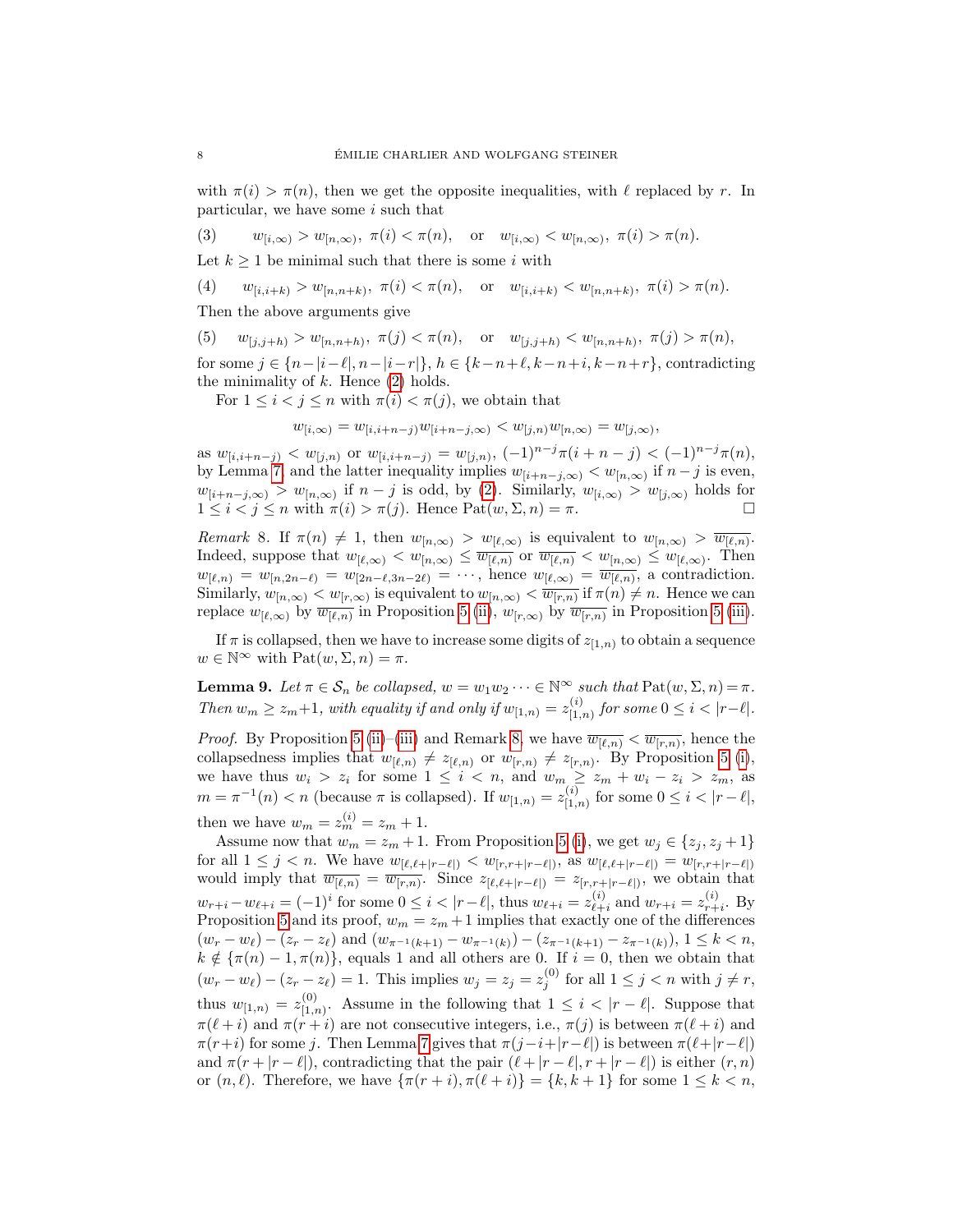$k \notin {\pi(n)-1,\pi(n)}$ . Then  $(w_{\pi^{-1}(k+1)} - w_{\pi^{-1}(k)}) - (z_{\pi^{-1}(k+1)} - z_{\pi^{-1}(k)}) = 1$  for this k,  $w_{\pi^{-1}(k+1)} - w_{\pi^{-1}(k)} = z_{\pi^{-1}(k+1)} - z_{\pi^{-1}(k)}$  for all other  $k \notin {\pi(n) - 1, \pi(n)}$ , and  $w_r - w_\ell = z_r - z_\ell$ . This implies that  $w_{[1,n)} = z_{[1,n]}^{(i)}$  $[1,n)$ . — Первый профессиональный профессиональный профессиональный профессиональный профессиональный профессиональн<br>В профессиональный профессиональный профессиональный профессиональный профессиональный профессиональный профес

Let us illustrate the previous proof by again considering the (collapsed) permutation  $\pi = 7325416$ . Recall that  $z_{[1,7)} = 100100$ ,  $m = r = 1$ ,  $\ell = 4$ . Choose  $w \in \mathbb{N}^{\infty}$  with  $Pat(w, \Sigma, 7) = \pi$ . In order to satisfy  $w_m = z_m + 1 = 2$ , we get from Proposition [5](#page-5-2) [\(i\)](#page-5-0) that the prefix  $w_{[1,7)}$  must be one of the following six sequences: 200100, 200200, 200210, 210210, 211210, 211211. But from Proposition [5](#page-5-2) [\(ii\)](#page-5-4)–[\(iii\)](#page-5-1) and Remark [8,](#page-7-0) the prefixes 200200, 210210 and 211211 are not possible, only  $z_{[1,7)}^{(0)} = 200100$ ,  $z_{[1,7)}^{(1)} = 200210$  and  $z_{[1,7)}^{(2)} = 211210$  are possible.

The following lemma shows that  $b(a)$  is well defined.

<span id="page-8-0"></span>**Lemma 10.** We have  $\widehat{a} = a$ . If  $\pi(n) = 1$ , then  $\overline{0z_{[m,n)}} \leq \overline{z_{[r,n)}}$ . If  $\pi(n) \notin \{1, n\}$ , then  $\overline{z_{i+1}} \leq \overline{z_{i+1}}$ then  $\overline{z_{[\ell,n)}} \leq \overline{z_{[r,n)}}$ .

*Proof.* To prove that  $\hat{a} = a$ , we show that  $\hat{w} = w_{[m,\infty)}$  for all sequences w satisfying  $w_{[1,n)} = z_{[1,n)}$  or  $w_{[1,n)} = z_{[1,n]}^{(i)}$  $\sum_{[1,n)}^{(i)}$  for some  $0 \leq i < |r - \ell|$ , if  $\pi(n) \notin \{1, n\}$ ,  $w_{[n,\infty)} =$  $\overline{w_{[\ell,n)}},$  if  $\pi(n) \neq 1$ , or  $w_{[n,\infty)} = \overline{w_{[r,n)}},$  if  $\pi(n) \neq n$ , or  $w_{[n,\infty)} = \overline{0w_{[m,n)}},$  if  $\pi(n) = 1$ . (This means that  $w_{[n,\infty)} \in \{w_{[\ell,\infty)}, w_{[r,\infty)}, 0w_{[m,\infty)}\}$ .)

We first claim that  $w_{[i,\infty)} \leq w_{[n,\infty)}$  for all i with  $\pi(i) < \pi(n), w_{[i,\infty)} \geq w_{[n,\infty)}$  for all *i* with  $\pi(i) > \pi(n)$  $\pi(i) > \pi(n)$  $\pi(i) > \pi(n)$ . The proof is similar to that of [\(2\)](#page-6-2). Note that condition (i) of Propositon [5](#page-5-2) holds. Suppose that the claim is false, i.e.,  $(3)$  holds for some i. Let  $k \geq 1$  be minimal such that [\(4\)](#page-7-2) holds for some *i*. If  $w_{[n,\infty)} = w_{[\ell,\infty)}$ , then we have  $w_{[i,i+k)} > w_{[\ell,\ell+k)}, \pi(i) < \pi(\ell),$  or  $w_{[i,i+k)} < w_{[\ell,\ell+k)}, \pi(i) > \pi(\ell)$ , thus Lemma [7](#page-6-1) gives that [\(5\)](#page-7-3) holds for  $j = n-|i-\ell|, h = k-n+\ell$  or  $h = k-n+i$ , contradicting the minimality of k. For  $w_{[n,\infty)} = w_{[r,\infty)}$ , the same arguments apply, with  $\ell$  replaced by r. If  $w_{[n,\infty)} = 0$  $w_{[m,\infty)}$  and  $\pi(n) = 1$ , then we have  $w_{[i,i+k)} < 0$  $w_{[m,m+k-1)}$ , thus  $w_{[i+1,i+k)} > w_{[m,m+k-1)}$ , with  $\pi(i+1) < n = \pi(m)$ . Now, [\(5\)](#page-7-3) holds for  $j = n - |i + 1 - m|$ ,  $h = k - n + m$  or  $h = k - n + i$ , contradicting again the minimality of k. This proves the claim.

Similarly to the last paragraph of the proof of Propositon [5,](#page-5-2) we obtain for  $1 \leq$  $i, j < n$  that  $w_{[i,\infty)} \leq w_{[j,\infty)}$  if  $\pi(i) < \pi(j)$ , thus  $\widehat{w} = \max_{1 \leq i < n} w_{[i,\infty)} = w_{[m,\infty)}$ .<br>Note that if  $m = n$ , then  $\pi(n) = n$  and  $w_{[i,\infty)} = w_{[i,\infty)}$ . This implies that  $\widehat{z} = a$ . Note that if  $m = n$ , then  $\pi(n) = n$  and  $w_{[m,\infty)} = w_{[\ell,\infty)}$ . This implies that  $\hat{a} = a$ .<br>For  $\pi(n) \notin \{1, n\}$ , we have some shown that  $w_{[m,\infty)} \leq w_{[m,\infty)}$  for  $w_{[m,\infty)} = z$ .

For  $\pi(n) \notin \{1,n\}$ , we have seen above that  $w_{[n,\infty)} \leq w_{[r,\infty)}$  for  $w_{[1,n)} = z_{[1,n]}$ and  $w_{[n,\infty)} = \overline{z_{[\ell,n]}},$  thus  $w_{[n,\infty)} \leq \overline{w_{[r,n)}}$  by Remark [8,](#page-7-0) i.e.,  $\overline{z_{[\ell,n)}} \leq \overline{z_{[r,n)}}$ . In the same way, taking  $w_{[n,\infty)} = \overline{\mathfrak{d}z_{[m,n)}}$  gives that  $\overline{\mathfrak{d}z_{[m,n)}} \le \overline{z_{[r,n)}}$  for  $\pi(n) = 1$ .

The next lemma justifies the definition of collapsedness. Here, a finite word  $v$  is primitive if it is not the power of another word, i.e., if  $v = s^k$  implies that  $s = v$ ,  $k = 1$ . We say that v is almost primitive if  $v = s^k$  implies that  $k = 1$ , or  $k = 2$  and s has odd length. The length of a finite word v is denoted by  $|v|$ .

<span id="page-8-1"></span>**Lemma 11.** Assume that  $w_{[1,n)}$  satisfies point [\(i\)](#page-5-0) of Propositon [5.](#page-5-2) If  $\pi(n) = 1$  and  $n-m$  is even, then  $w_{[m,n)}$  is primitive. If  $\pi(n) \neq 1$ , then  $w_{[\ell,n)}$  is almost primitive. If  $\pi(n) \neq n$ , then  $w_{[r,n)}$  is almost primitive. In particular, for  $\pi(n) \notin \{1,n\}$ , we have  $\overline{z_{[\ell,n)}} = \overline{z_{[r,n)}}$  if and only if  $\pi$  is collapsed.

*Proof.* Let first  $n - m$  be even, and suppose that  $w_{[m,n]}0 = s^k$  for some word s and some  $k \geq 2$ . Then |s| is odd, we have  $\pi(m) = n > \pi(m + |s|)$  and  $w_{[m,n-|s|)} =$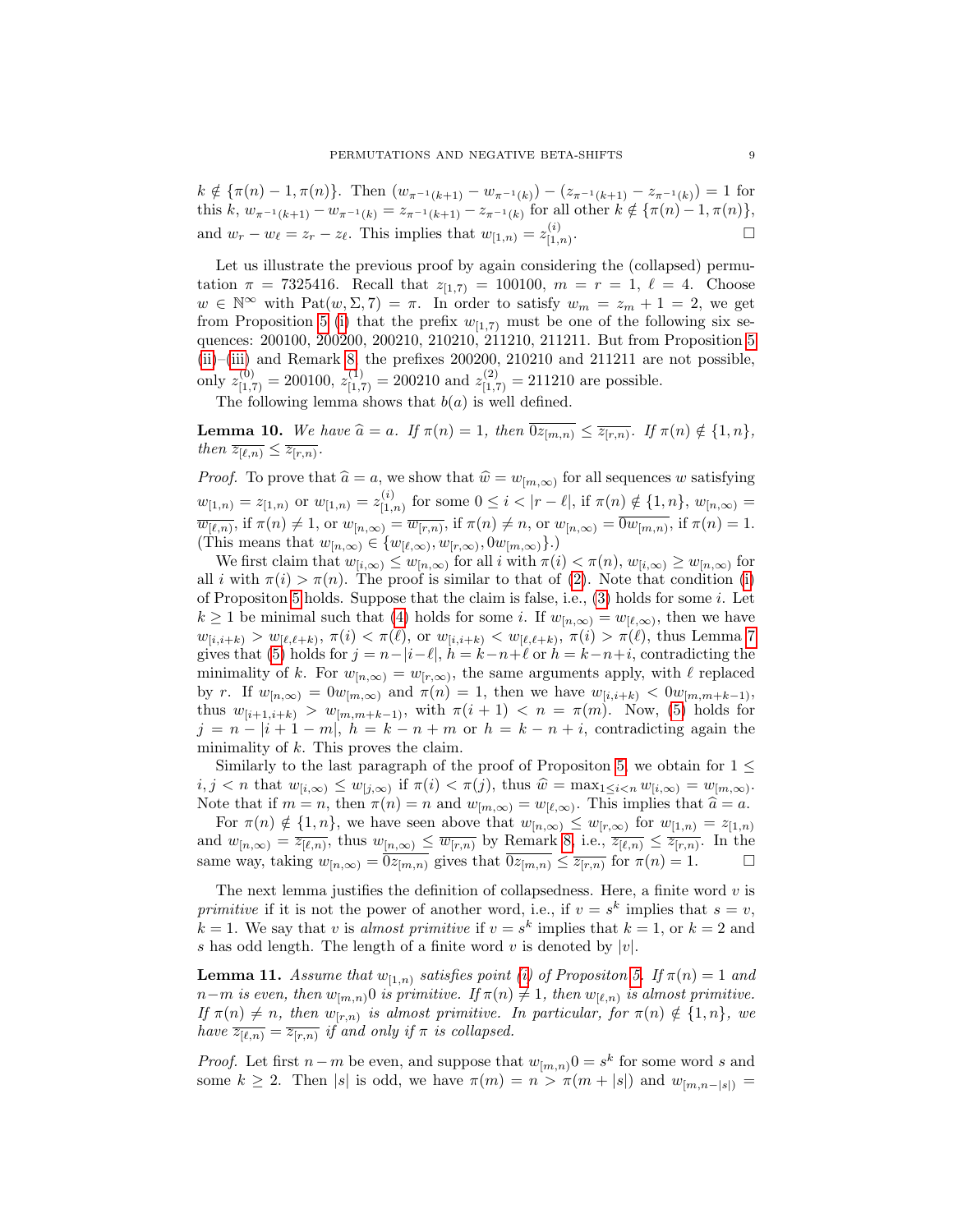$w_{[m+|s|,n)}$ , thus  $\pi(n-|s|) < \pi(n)$  by Lemma [7](#page-6-1) (as  $n-m-|s|$  is odd). If  $\pi(n)=1$ , then this is impossible, hence  $w_{[m,n)}$ 0 is primitive.

Let now  $\pi(n) \neq 1$ , and let  $p \geq 1$  be minimal such that p divides  $n - \ell$  and  $w_{\lbrack \ell,n)} = (w_{\lbrack \ell,\ell+p)}^{(n-\ell)/p}$ . By Lemma [7,](#page-6-1) we have, for  $1 \leq i < j \leq (n-\ell)/p$ ,

$$
sgn(\pi(\ell + jp) - \pi(\ell + ip)) = (-1)^{ip}sgn(\pi(\ell + jp - ip) - \pi(\ell)).
$$

We distinguish the following cases:

- If p is even and  $\pi(\ell) < \pi(\ell + p)$ , then we get that  $\pi(\ell) < \pi(\ell + p)$  $\pi(\ell + 2p) < \cdots < \pi(n)$ . Since  $\pi(\ell) = \pi(n) - 1$ , we get  $n = \ell + p$ .
- If p is even and  $\pi(\ell) > \pi(\ell+p)$ , then we have  $\pi(\ell) > \pi(\ell+p) > \pi(\ell+2p)$  $\cdots > \pi(n)$ , which is impossible.
- If p is odd and  $\pi(\ell) < \pi(\ell + 2p)$  (if  $n \ell \geq 2p$ ), then we obtain that  $\pi(\ell) < \pi(\ell + 2p) < \pi(\ell + 4p) < \cdots < \pi(\ell + \lfloor \frac{n-\ell}{2p} \rfloor 2p)$ . Therefore,  $n = \ell + 2p$ or  $(n-\ell)/p$  is odd. If  $(n-\ell)/p$  is odd, then we get that  $\pi(\ell+p) > \pi(\ell+3p) >$  $\cdots > \pi(n)$ , thus  $\pi(\ell + p) > \pi(\ell)$ . This implies that  $\pi(n) > \pi(n - p)$ , and we know from above that  $\pi(n - p) \geq \pi(\ell)$ , hence  $n = \ell + p$ .
- If p is odd and  $\pi(\ell) > \pi(\ell + 2p)$  (if  $n \ell \geq 2p$ ), then  $\pi(\ell) > \pi(\ell + 2p) >$  $\pi(\ell+4p) > \cdots > \pi(\ell+\lfloor \frac{n-\ell}{2p}\rfloor 2p)$ , thus  $(n-\ell)/p$  is odd. Now,  $\pi(\ell+p) < \pi(\ell)$ is impossible since this would imply that  $\pi(n) < \pi(n-p) \leq \pi(\ell)$ . Therefore, we have  $\pi(\ell) < \pi(\ell + p) < \pi(\ell + 3p) < \cdots < \pi(n)$ , thus  $n = \ell + p$ .

The proof for  $\overline{w_{[r,n)}}$  is symmetric.

If  $\ell < r$  and  $\overline{z_{[\ell,n)}} = \overline{z_{[r,n)}},$  then the almost primitivity of  $z_{[\ell,n)}$  gives  $z_{[\ell,n)} =$  $z_{[r,n)}z_{[r,n)}$ , with  $|n-r|$  odd. Similarly,  $\ell > r$  and  $\overline{z_{[\ell,n)}} = \overline{z_{[r,n)}}$  imply that  $z_{[r,n)} =$  $z_{[\ell,n)} z_{[\ell,n)}$ , with  $|n-\ell|$  odd. Thus  $\pi$  is collapsed if and only if  $\overline{z_{[\ell,n)}} = \overline{z_{[r,n)}}$ .

# 5. CHARACTERIZATION OF  $(-\beta)$ -SHIFTS

We determine for a given sequence to which  $(-\beta)$ -shifts it belongs. In the following proposition, which is proved at the end of the section, we use the notation

$$
v' = \begin{cases} v_1v_2 \cdots v_{j-1}(v_j-1)0 & \text{if } v_j \neq 0, \\ v_1v_2 \cdots v_{j-2}(v_{j-1}+1) & \text{if } v_j = 0, \end{cases}
$$

for  $v = v_1 v_2 \cdots v_j \in \mathbb{N}^+ \setminus \{0\}$ , where  $\mathbb{N}^+$  denotes the set of non-empty finite words of non-negative integers. Then we have  $\overline{v} < \overline{v'}$  if  $|v|$  is even,  $\overline{v} > \overline{v'}$  if  $|v|$  is odd.

<span id="page-9-2"></span>**Proposition 12.** Let  $w \in \mathbb{N}^{\infty}$  be a bounded sequence. Then we have  $w \in \Omega_{-\beta}$  for all  $\beta > b(\widehat{w})$  and  $w \notin \Omega_{-\beta}$  for all  $1 < \beta < b(\widehat{w})$ .

If  $b(\widehat{w}) > 1$ , then we have  $w \in \Omega_{-b(\widehat{w})}$  if and only if w does not end with  $0\widehat{w}$ , and  $\widehat{w} = d_{-b(\widehat{w})}(1)$  or  $\widehat{w} = \overline{v'}$ ,  $d_{-b(\widehat{w})}(1) = \overline{v}$  with  $|v|$  odd, v primitive.

<span id="page-9-0"></span>For  $\beta > 1$ , let  $W_{-\beta}$  be the set of sequences  $w \in \mathbb{N}^{\infty}$  such that  $\hat{w} = w$ ,

(6) 
$$
-\sum_{j=1}^{\infty} \frac{w_j+1}{(-\beta)^j} = 1 \text{ and } -\sum_{j=1}^{\infty} \frac{w_{k+j}+1}{(-\beta)^j} \in [0,1] \text{ for all } k \ge 1.
$$

By Corollary 1 of [\[11\]](#page-16-8), for each  $w \in \mathbb{N}^{\infty}$  with  $\hat{w} = w > u$ , there is a unique  $\beta > 1$ such that  $w \in W_{-\beta}$ . Let  $W_{-1}$  be the set of sequences  $w \in \mathbb{N}^{\infty}$  such that  $\widehat{w} = w \leq u$ .

<span id="page-9-1"></span>**Lemma 13.** For  $1 \leq \alpha < \beta$ , we have  $W_{-\alpha} \cap W_{-\beta} = \emptyset$ . If  $w \in W_{-1}$ , then  $w = \varphi^k(0)$ for some  $k \geq 0$  or  $w = u$ . If  $w \in W_{-\beta}$ ,  $\beta > 1$ , then  $w > u$ .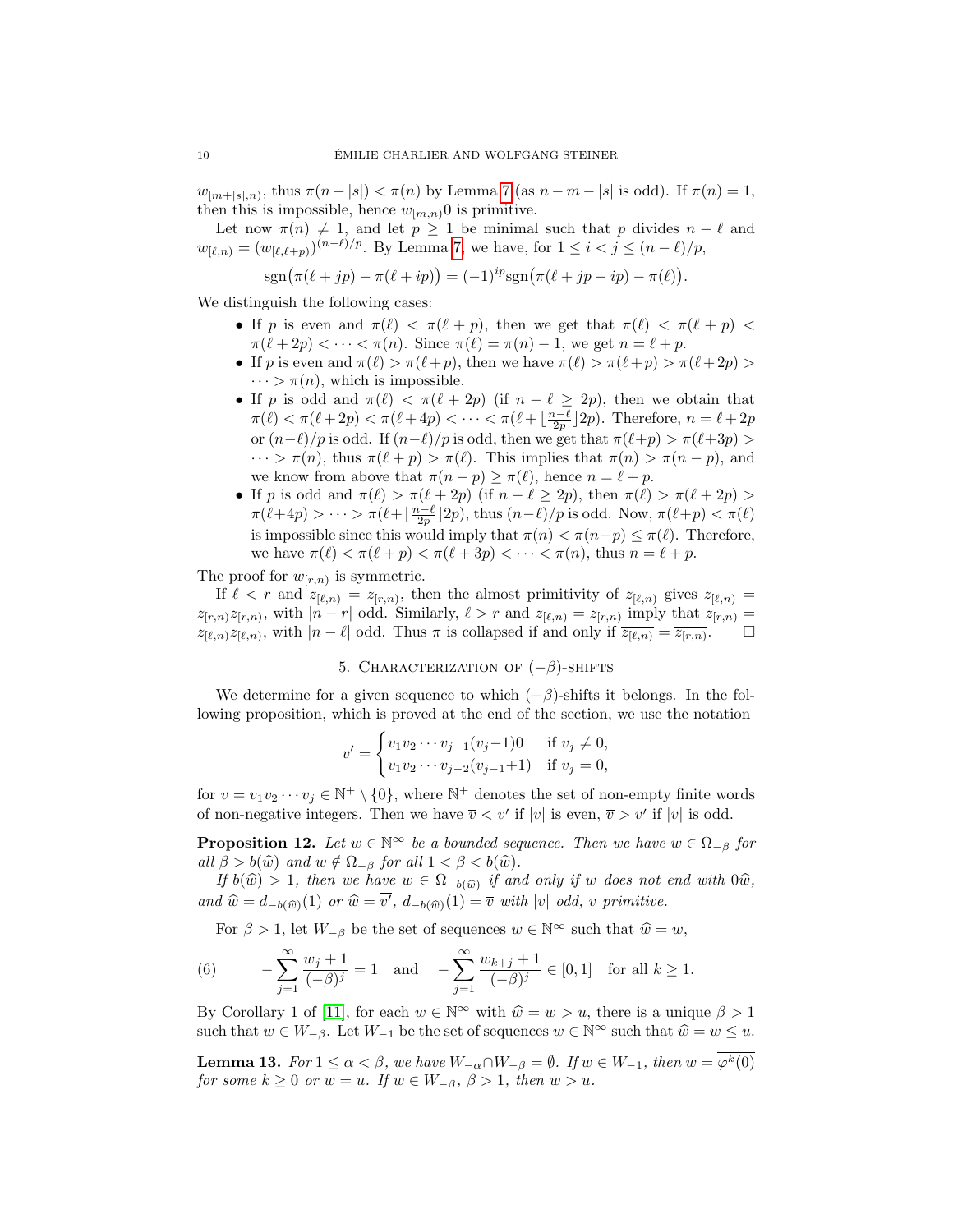*Proof.* By Theorem 1 of [\[10\]](#page-16-10),  $w \in W_{-1}$  implies that  $w = \overline{\varphi^k(0)}$  for some  $k \geq 0$ or  $w = u$ . (Note that  $\phi(1)$  should be  $\phi^{\infty}(1)$  in Nguema Ndong's theorem.) For  $w = \overline{\varphi^k(0)}$ ,  $k \ge 1$ , we have  $-\sum_{j=1}^{\infty} \frac{w_j+1}{(-\beta)^j} \ne 1$  for all  $\beta > 1$  by Lemma 3.4 of [\[9\]](#page-16-5). By Proposition 3.5 of [\[9\]](#page-16-5), we have  $u \notin W_{-\beta}$  for all  $\beta > 1$ . This implies that  $W_{-1} \cap W_{-\beta} = \emptyset$  for all  $\beta > 1$ , in particular  $w > u$  for all  $w \in W_{-\beta}, \beta > 1$ . Hence, we have  $W_{-\alpha} \cap W_{-\beta} = \emptyset$  for distinct  $\alpha, \beta > 1$  by Corollary 1 of [\[11\]](#page-16-8).

The set  $W_{-\beta}$  is related to  $d_{-\beta}(1)$  in the following way. Here,  $\{v, v'\}^{\infty}$  dentoes the set of all infinite concatenations of copies of  $v$  and  $v'$ . We use the polynomials

$$
P_{v_1v_2\cdots v_j}(x) = (-x)^j + \sum_{k=1}^j (v_k + 1)(-x)^{j-k}.
$$

<span id="page-10-0"></span>**Lemma 14.** We have  $d_{-\beta}(1) \in W_{-\beta}$  for all  $\beta > 1$ . If  $d_{-\beta}(1)$  is not purely periodic, then  $W_{-\beta} = \{d_{-\beta}(1)\}\text{. If } d_{-\beta}(1) = \overline{v}, \ v \text{ primitive, then } w \in W_{-\beta} \text{ is equivalent to }$  $w \in \{v, v'\}^{\infty}$  and  $\widehat{w} = w$ . Moreover, v does not end with 0, v' is primitive, and  $\overline{w'} \in W$ , at while and  $\overline{v'} \in W_{-\beta}$  if  $|v|$  is odd.

*Proof.* Let  $\beta > 1$ . From  $d_{-\beta}(1) \in \Omega_{-\beta}$ , we obtain that  $d_{-\beta}(1) \in W_{-\beta}$ . For  $w \in \mathbb{N}^{\infty}$ , note that  $-\sum_{j=1}^{\infty} \frac{w_j+1}{(-\beta)^j} = 1$  implies that  $-\sum_{j=1}^{\infty} \frac{w_{k+j}+1}{(-\beta)^j} = P_{w_{[1,k]}}(\beta)$  for all  $k \ge 1$ . We also have  $P_{d_{-\beta,1}(1)\cdots d_{-\beta,k}(1)}(\beta) = T_{-\beta}^k(1) \in (0,1]$  for all  $k \ge 1$ . If  $d_{-\beta}(1)$  is not purely periodic, then  $T_{-\beta}^k(1) \neq 1$  for all  $k \geq 1$ , thus [\(6\)](#page-9-0) holds if and only if  $w = d_{-\beta}(1)$ . If  $d_{-\beta}(1) = \overline{v}$ , then  $P_v(\beta) = 1$ , thus v does not end with 0, we have  $P_{v_{[1, |v|-1]}(v_{|v|}-1)}(\beta) = 0$  and  $P_{v'}(\beta) = 1$ . For  $w \in \{v, v'\}^{\infty}$ , we obtain that  $P_{w_{[1,k]}}(\beta) \in [0,1]$  for all  $k \geq 1$ , thus

$$
1 + \sum_{j=1}^{\infty} \frac{w_j + 1}{(-\beta)^j} = \lim_{k \to \infty} 1 + \sum_{j=1}^{k} \frac{w_j + 1}{(-\beta)^j} = \lim_{k \to \infty} \frac{P_{w_{[1,k]}}}{(-\beta)^k} = 0,
$$

and [\(6\)](#page-9-0) holds by the first paragraph of the proof. If  $v$  is primitive, then we have  $T_{-\beta}^k(1) \neq 1$  for all  $1 \leq k < |v|$ , hence  $w \in W_{-\beta}$  implies that  $w \in \{v, v'\}^{\infty}$ . Suppose that  $v' = s^k$  for some  $k \geq 2$ . As  $\overline{v} > u$ , we have  $s \neq 0$  and thus  $v = s^{k-1}s'$ , contradicting Theorem 2 of [\[11\]](#page-16-8). If |v| is odd, then we have  $\overline{v'} = \lim_{x\to 1} d_{-\beta}(x)$  by Lemma 6 of [\[8\]](#page-16-7), thus  $\overline{v'} = v'$  and  $\overline{v'} \in W_{-\beta}$ .

We also have  $\overline{v'} \in W_{-\beta}$  if  $|v|$  is even in Lemma [14.](#page-10-0) Indeed, it can be shown, for any almost primitive word  $v \in \mathbb{N}^+ \setminus \{0\}$  with  $\hat{\overline{v}} = \overline{v}$ , that  $\overline{v'} = \overline{v'}$  and  $v'$  is almost primitive. The condition  $w \in \{v, v'\}^{\infty}$  in Lemma [14](#page-10-0) can be replaced by inequalities.

<span id="page-10-1"></span>**Lemma 15.** Let  $v \in \mathbb{N}^+ \setminus \{0\}$ ,  $w \in \mathbb{N}^{\infty}$  with  $\widehat{w} = w$ . Then  $w \in \{v, v'\}^{\infty}$  if and  $\widehat{w}$  if  $\overline{w}$  if and  $\widehat{w}$  if  $\overline{w}$  if  $\overline{w}$  if  $\overline{w}$  if  $\overline{w}$  if  $\overline{w}$  if  $\overline{w}$  if  $\overline{w$ only if  $\overline{v} \leq w \leq v' \overline{v}$  when  $|v|$  is even,  $\overline{v'} \leq w \leq v \overline{v'}$  when  $|v|$  is odd.

*Proof.* If  $|v|$  is even (resp. odd), then v has a prefix that is smaller (resp. larger) than a prefix of v' of same length. Therefore,  $w \in \{v, v'\}^{\infty}$  implies that  $\overline{v} \leq w \leq v' \overline{v}$ when |v| is even, i.e., |v'| is odd,  $\overline{v'} \leq w \leq v \overline{v'}$  when |v| is odd, i.e., |v'| is even.

Assume now that  $\overline{v} \leq w \leq v' \overline{v}$ , |v| even, or  $\overline{v'} \leq w \leq v \overline{v'}$ , |v| odd. Then w starts with v or v'. If  $|v|$  is even, then  $\hat{w} = w$  implies that  $w_{[i,\infty)} \leq w \leq v' \overline{v}$  for all  $i \geq 1$ . If  $w_{[1,i)} = v^k$  for some  $k \geq 0$ , then we also have  $w_{[i,\infty)} \geq \overline{v}$ , thus  $w_{[i,\infty)}$ starts with v or v'. If  $w_{[1,i)} = w_{[1,j]}v'v^k$  for some  $k \geq 0, j \geq 1$ , then  $w_{[j,\infty)} \leq v' \overline{v}$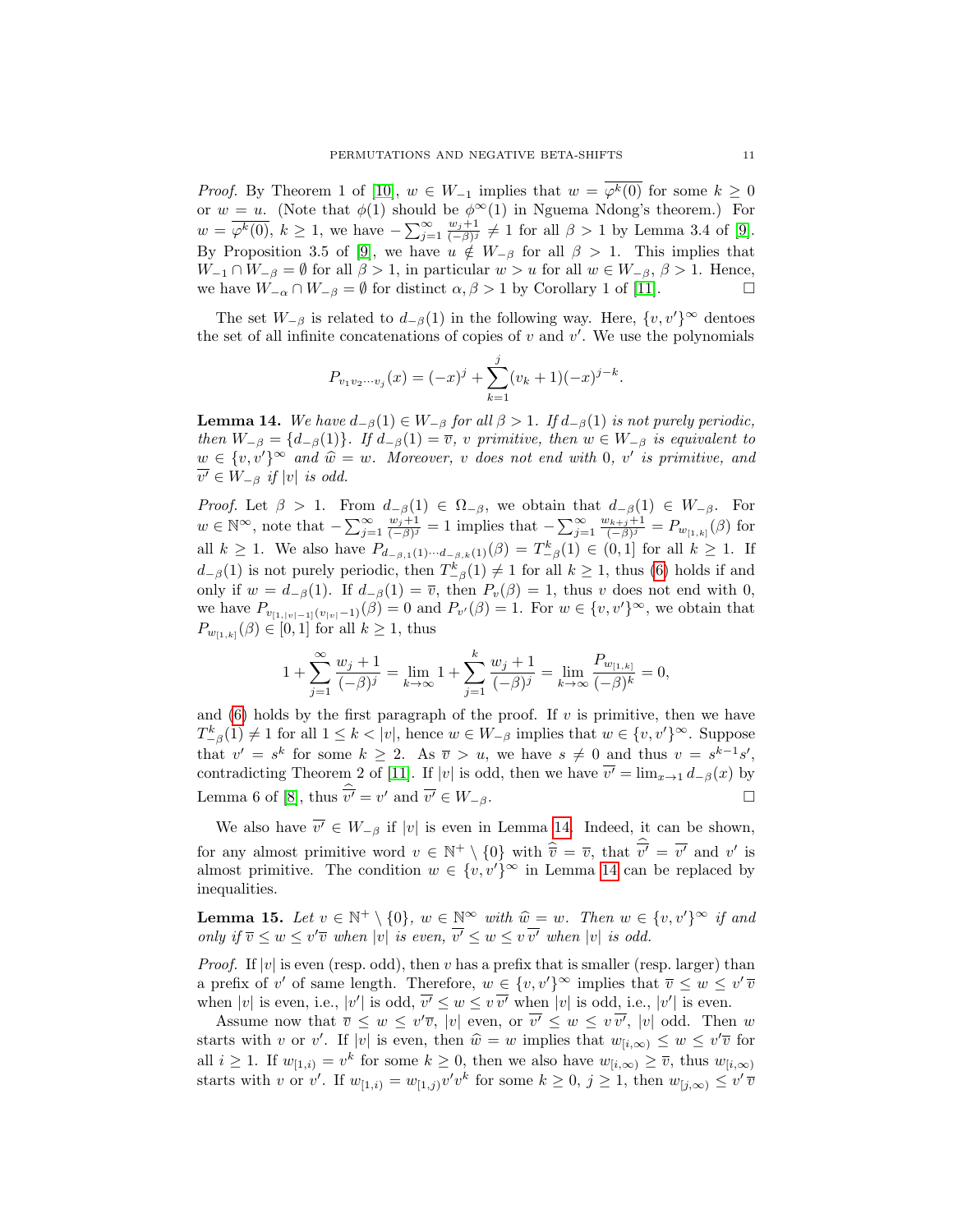implies that  $w_{[i,\infty)} \geq \overline{v}$ , and  $w_{[i,\infty)}$  starts again with v or v'. Hence, we obtain that  $w \in \{v, v'\}^{\infty}$ . For odd |v|, it suffices to exchange v and v' in these arguments.  $\square$ 

<span id="page-11-0"></span>**Lemma 16.** Let  $1 \leq \alpha < \beta$ ,  $s \in W_{-\alpha}$  and  $w \in W_{-\beta}$ . Then we have  $s < w$ . In particular, we have  $s < d_{-\beta}(1)$ , and  $s < \overline{v'}$  if  $d_{-\beta}(1) = \overline{v}$ , v primitive, thus  $s \in \Omega_{-\beta}$ .

*Proof.* We have already seen in Lemma [13](#page-9-1) that  $W_{-\alpha} \cap W_{-\beta} = \emptyset$ . If  $\alpha = 1$ , then we have  $s \le u < w$ . If  $\alpha > 1$ , then we have  $d_{-\alpha}(1) < d_{-\beta}(1)$  by Theorem 3 in [\[11\]](#page-16-8). As  $d_{-\alpha}(1) \in W_{-\alpha}$ ,  $d_{-\beta}(1) \in W_{-\beta}$ , and the elements of  $W_{-\alpha}$  and  $W_{-\beta}$  respectively are contiguous by Lemmas [14](#page-10-0) and [15,](#page-10-1) we obtain that  $s < w$ . We also obtain that  $s < \overline{v'}$  if  $d_{-\beta}(1) = \overline{v}$ , v primitive, hence the lexicographic characterization of  $\Omega_{-\beta}$ gives that  $s \in \Omega_{-\beta}$ .

The following lemma is due to Elizalde and Moore [\[6\]](#page-16-6), cf. Proposition 3 of [\[10\]](#page-16-10).

<span id="page-11-1"></span>**Lemma 17.** Let  $w \in \mathbb{N}^{\infty}$  with  $\widehat{w} = w$ . Then we have  $w \in W_{-b(w)}$ .

*Proof.* If  $w \le u$ , then  $b(w) = 1$  and  $w \in W_{-1}$ . Now suppose  $w > u$ . By Corollary 1 of [\[11\]](#page-16-8), we have  $w \in W_{-\beta}$  for some  $\beta > 1$ . We have  $b(w) \ge \beta$ . If  $b(w) > \beta$ , then Lemma [16](#page-11-0) gives that  $w \in \Omega_{-b(w)}$ , hence  $w = d_{-b(w)}(1)$ , contradicting that  $w < d_{-b(w)}(1)$  by Lemma [16.](#page-11-0) Therefore, we have  $b(w) = \beta$ .

*Proof of Proposition [12.](#page-9-2)* If  $\beta > b(\hat{w})$ , then Lemmas [16](#page-11-0) and [17](#page-11-1) give that  $\hat{w} < d_{-\beta}(1)$ and  $\hat{w} < \overline{v'}$  if  $d_{-\beta}(1) = \overline{v}$ , v primitive, thus  $w \in \Omega_{-\beta}$ . If  $1 < \beta < b(\hat{w})$ , then we have  $\hat{w} > d_{-\beta}(1)$  by Lammas 16 and 17 thus  $w \notin \Omega_{-\beta}$ . have  $\hat{w} > d_{-\beta}(1)$  by Lemmas [16](#page-11-0) and [17,](#page-11-1) thus  $w \notin \Omega_{-\beta}$ .

Suppose in the following that  $b(\hat{w}) > 1$ . If  $d_{-b(\hat{w})}(1)$  is not purely periodic, then  $\hat{w} = d_{-b(\hat{w})}(1)$  by Lemmas [14](#page-10-0) and [17,](#page-11-1) and we have  $w \in \Omega_{-b(\hat{w})}$  if and only if w does not end with  $0\hat{w}$ .

Let now  $d_{-b(\widehat{w})}(1) = \overline{v}$ , with v primitive. Then  $w \in \Omega_{-b(\widehat{w})}$  implies that  $\widehat{w} \leq \overline{v}$ . If |v| is even, then we have  $\hat{w} \geq \overline{v}$  by Lemmas [14,](#page-10-0) [15](#page-10-1) and [17,](#page-11-1) thus  $w \in \Omega_{-b(\hat{w})}$  if and only if  $\hat{w} = \overline{v}$  and w does not end with  $0\overline{v}$ . Let  $|v|$  be odd in the following. Then we have  $\widehat{w} \geq \overline{v'}$  by Lemmas [14,](#page-10-0) [15](#page-10-1) and [17.](#page-11-1) Note that  $\overline{v'} \leq \widehat{w} \leq \overline{v}$  implies<br>that  $\widehat{w} = \overline{v'}$  or  $\widehat{w} = \overline{v}$ . Therefore,  $w \in \Omega$ , see implies that  $\widehat{w} \in I_{\overline{v'}}$   $\overline{v}$ . Recall that that  $\hat{w} = \overline{v'}$  or  $\hat{w} = \overline{v}$ . Therefore,  $w \in \Omega_{-b(\hat{w})}$  implies that  $\hat{w} \in {\overline{v'}}, \overline{v}$ . Recall that  $w \in \Omega_{-b(\widehat{w})}$  means that  $0\overline{v'} \lt w_{[k,\infty)} \leq \overline{v}$  for all  $k \geq 1$ , in particular w does not end with  $0\overline{v'}$  or  $0\overline{v}$  (as  $0\overline{v} < 0\overline{v'}$ ). Let now  $\widehat{w} \in {\overline{v}, \overline{v'}}$ . If, for some  $i \ge 1$ ,  $w_{[i,\infty)}$ starts with v, then  $\hat{w} \leq \overline{v}$  gives that  $w_{[i,\infty)} = \overline{v}$ . Therefore,  $w_{[k,\infty)} \leq 0$  with  $w_{[i,\infty)} \leq 0$ that  $w_{[k,\infty)} = 0\overline{v'}$  (hence  $\hat{w} = \overline{v'}$ ) or  $w_{[k,\infty)} = 0(v')^j \overline{v}$  for some  $j \ge 0$  (hence  $\hat{w} = \overline{v}$ ).<br>As v' ends with 0, this yields that w ends with  $0\hat{w}$  if  $w \notin \Omega_{-b(\hat{w})}$ . As v' ends with 0, this yields that w ends with  $0\hat{w}$  if  $w \notin \Omega_{-b(\hat{w})}$ 

Note that, if  $d_{-b(\hat{w})}(1) = \overline{v}$ ,  $\hat{w} = \overline{v'}$  and w does not end with  $0\overline{v'}$ , then the supre-<br>up in the definition of  $\hat{w}$  is not ethnical. For example, if  $w = 1101(10)^21(10)^31$ . mum in the definition of  $\hat{w}$  is not attained. For example, if  $w = 1101(10)^21(10)^31 \cdots$ , then  $\hat{w} = \overline{10}$ , thus  $b(\hat{w}) = 2$ ,  $d_{-2}(1) = \overline{2}$ , and  $w \in \Omega_{-2}$ .

## 6. Proofs of the main results

*Proof of Theorem [1.](#page-3-0)* By Lemma [10,](#page-8-0)  $b(a)$  is well defined. Suppose first  $\beta > b(a)$ . Recall that  $Pat(x, T_{-\beta}, n) = Pat(d_{-\beta}(x), \Sigma, n)$  for all  $x \in (0, 1]$ . By Proposition [5,](#page-5-2) we have  $Pat(d_{-\beta}(x), \Sigma, n) = \pi$  if and only if

<span id="page-11-2"></span>(7) 
$$
d_{-\beta,j}(x) - d_{-\beta,i}(x) \ge z_j - z_i \text{ for all } 1 \le i, j < n \text{ with } \pi(j) > \pi(i),
$$

(8)  $T_{-\beta}^{n-1}(x) > T_{-\beta}^{\ell-1}(x)$  if  $\pi(n) \neq 1$ , and  $T_{-\beta}^{n-1}(x) < T_{-\beta}^{r-1}(x)$  if  $\pi(n) \neq n$ .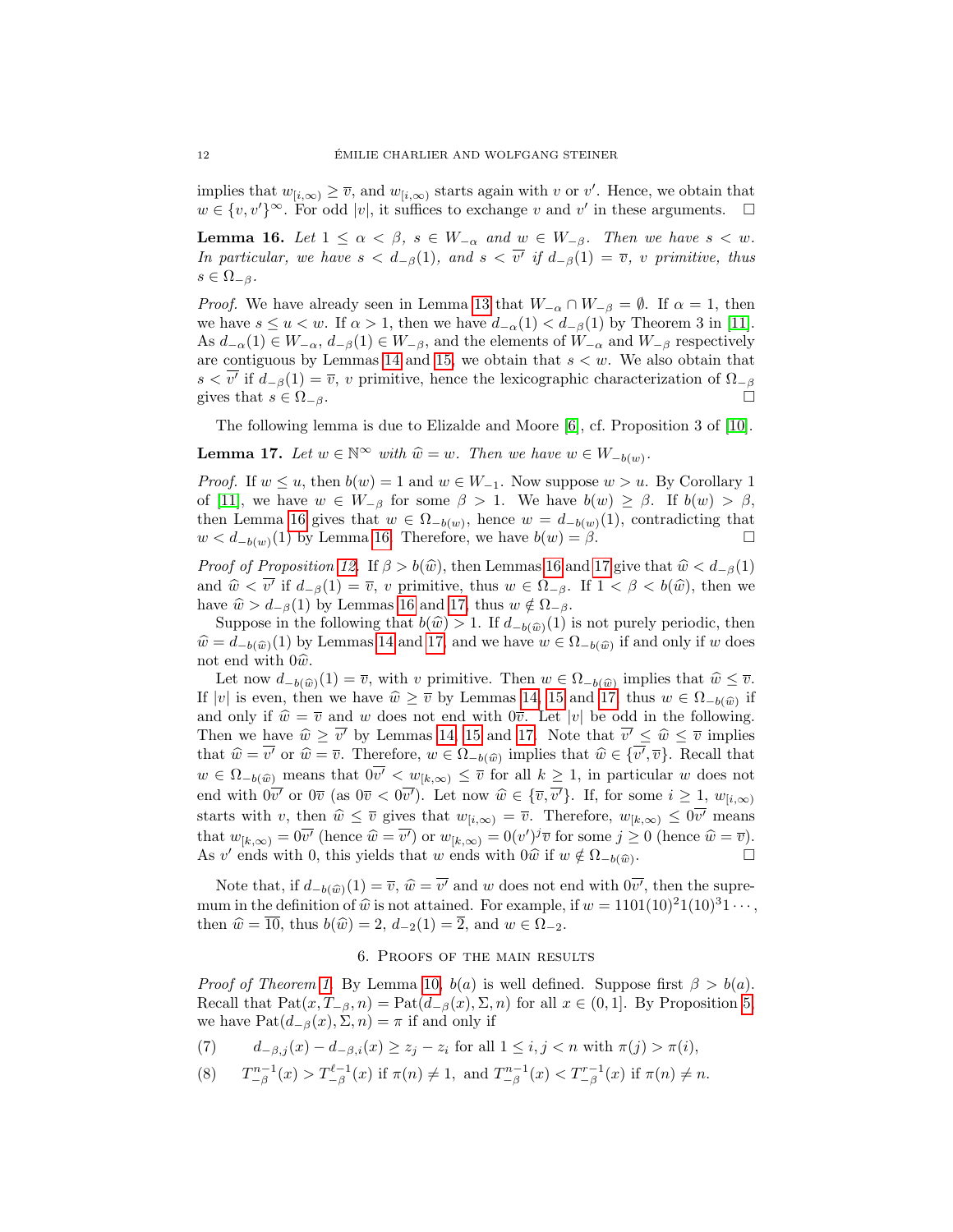Let  $w = w_1 w_2 \cdots$  with  $w_{[m,\infty)} = a$ ,  $w_{[1,m)} = z_{[1,m)}$  if  $\pi$  is not collapsed,  $w_{[1,m)} = a$  $z_{1}^{(i)}$  $\begin{bmatrix} 1 \\ 1 \end{bmatrix}$  for *i* as in the definition of *a* if  $\pi$  is collapsed. As  $\hat{w} = a$  by Lemma [10](#page-8-0) and its proof, we have  $w \in \Omega_{-\beta}$  by Proposition [12.](#page-9-2) Let  $x \in (0,1]$  be such that  $d_{-\beta}(x) = w$ . Then [\(7\)](#page-11-2) holds. If  $\pi(n) \neq 1$ , then we have  $w_{[\ell,\infty)} \leq w_{[n,\infty)}$  by the proof of Lemma [10](#page-8-0) and thus  $T_{-\beta}^{\ell-1}(x) \leq T_{-\beta}^{n-1}(x)$ . For  $\pi(n) \neq n$ , we have  $w_{[n,\infty)} \leq w_{[r,\infty)}$  and thus  $T_{-\beta}^{n-1}(x) \leq T_{-\beta}^{r-1}(x)$ . As  $\beta > b(a)$ , we know that  $a \neq d_{-\beta}(1)$  by Lemmas [13](#page-9-1) and [17.](#page-11-1) Then  $T_{-\beta}^{k-1}(x) \neq 1$  for all  $k \geq 1$ , and the following results hold for all sufficiently small  $\varepsilon > 0$ . We have  $d_{-\beta,k}(x \pm \varepsilon) = d_{-\beta,k}(x)$  for all  $1 \leq k < n$ , thus [\(7\)](#page-11-2) holds for  $x \pm \varepsilon$  and  $T_{-\beta}^k(x \pm \varepsilon) = T_{-\beta}^k(x) \pm (-\beta)^k \varepsilon$  for all  $0 \leq k < n$ . If  $\pi(n) \neq 1$ , then we obtain that

$$
T_{-\beta}^{n-1}(x - (-1)^n \varepsilon) = T_{-\beta}^{n-1}(x) + \beta^{n-1} \varepsilon > T_{-\beta}^{\ell-1}(x) + \beta^{\ell-1} \varepsilon \ge T_{-\beta}^{\ell-1}(x - (-1)^n \varepsilon).
$$
  
For  $\pi(n) = n$ , this implies that  $Pat(x - (-1)^n \varepsilon, T_{-\beta}, n) = \pi$ . If  $\pi(n) \ne n$ , then  

$$
T_{-\beta}^{n-1}(x + (-1)^n \varepsilon) = T_{-\beta}^{n-1}(x) - \beta^{n-1} \varepsilon < T_{-\beta}^{r-1}(x) - \beta^{r-1} \varepsilon \le T_{-\beta}^{r-1}(x + (-1)^n \varepsilon).
$$

This implies that  $Pat(x + (-1)^n \varepsilon, T_{-\beta}, n) = \pi$  in case  $\pi(n) = 1$ . If  $\pi(n) \notin \{1, n\},\$ then we have  $\overline{w_{[\ell,n)}} < \overline{w_{[r,n)}}$ , by the definition of  $z_{[1]}^{(i)}$  $\binom{v}{[1,n]}$  if  $\pi$  is collapsed, by Lem-mas [10](#page-8-0) and [11](#page-8-1) otherwise. For even  $n-m$ , we have  $w_{[n,\infty)} = \overline{w_{[\ell,n)}} < \overline{w_{[r,n)}}$  and thus  $w_{[n,\infty)} < w_{[r,\infty)}$  by Remark [8,](#page-7-0) hence  $T^{n-1}_{-\beta}(x \pm \varepsilon) < T^{r-1}_{-\beta}(x \pm \varepsilon)$ , which implies that  $\text{Pat}(x - (-1)^n \varepsilon, T_{-\beta}, n) = \pi$ . For odd  $n - m$ , we have  $w_{[\ell, \infty)} < w_{[n,\infty)} = w_{[r,\infty)}$ , thus  $T_{-\beta}^{\ell-1}(x \pm \varepsilon) < T_{-\beta}^{n-1}(x \pm \varepsilon)$  and  $\text{Pat}(x + (-1)^n \varepsilon, T_{-\beta}, n) = \pi$ . We have shown that  $\pi \in \mathcal{A}(T_{-\beta})$  for all  $\beta > b(a)$ .

Let now  $w \in \mathbb{N}^{\infty}$  with  $\text{Pat}(w, \Sigma, n) = \pi$ . We show that  $\hat{w} \ge a$ , thus  $\pi \notin \mathcal{A}(T_{-\beta})$ for all  $\beta < b(a)$  by Proposition [12.](#page-9-2) If  $\pi$  is not collapsed and  $w_{[1,n)} \neq z_{[1,n)}$ , then Propositon [5](#page-5-2) gives that  $\max_{1 \leq k < n} w_k > \max_{1 \leq k < n} z_k = a_1$ . If  $\pi$  is collapsed and  $w_{[1,n)} \neq z_{[1]}^{(i)}$  $\sum_{[1,n)}^{(i)}$  for all  $0 \leq i < |r - \ell|$ , then we have  $w_m > z_m = a_1$  by Lemma [9.](#page-7-4) For  $w_{[1,n)} = z_{[1,n)}$  and  $w_{[1,n)} = z_{[1,n]}^{(i)}$  $\binom{1}{1,n}$  respectively, we have

$$
w_{[m,\infty)} > \begin{cases} w_{[m,n)} \overline{w_{[\ell,n)}} & \text{if } n-m \text{ is even and } \pi(n) \neq 1, \\ w_{[m,n)} \overline{w_{[r,n)}} & \text{if } n-m \text{ is odd,} \end{cases}
$$

by Propositon [5](#page-5-2) and Remark [8,](#page-7-0) thus  $w_{[m,\infty)} > a$  in these cases. If  $n - m$  is even and  $\pi(n) = 1$ , then we cannot have  $\hat{w} < a$  because this would imply that  $\overline{z_{[m,n)}0} > \hat{w} \geq w_{[m,\infty)} \geq z_{[m,n)}0\hat{w} > \overline{z_{[m,n)}0}$ , a contradiction. This proves that  $B_{-}(\pi) = b(a).$ 

Suppose now that  $\pi \in \mathcal{A}(T_{-b(a)})$ , with  $b(a) > 1$ , i.e.,  $Pat(w, \Sigma, n) = \pi$  for some  $w \in \Omega_{-b(a)}$ . For  $n-m$  even and  $\pi(n) = 1$ , the previous paragraph and  $w \in \Omega_{-b(a)}$ give the contradiction  $d_{-b(a)}(1) \geq \hat{w} \geq a = \overline{z_{[m,n)}0} > d_{-b(a)}(1)$ ; the last inequality is a consequence of  $a \in W_{-b(a)}$  (by Lemmas [10](#page-8-0) and [17\)](#page-11-1) and Lemma [14,](#page-10-0) since  $a \neq d_{-b(a)}(1)$  as  $d_{-b(a)}(1)$  is not periodic with a period ending in 0, and  $a \neq \overline{v'}$  for  $d_{-b(a)}(1) = \overline{v}$ , v primitive, |v| odd, as  $z_{[m,n)}$ 0 and v' are primitive by Lemmas [11](#page-8-1) and [14](#page-10-0) and have different parity. For odd  $n - m$  or  $\pi(n) \neq 1$ , we obtain that  $a < w_{[m,\infty)} \leq d_{-b(a)}(1)$ . Now, we can only have  $a = \overline{v'}$  with  $d_{-b(a)}(1) = \overline{v}$ ,  $|v|$  odd, v primitive, and  $w_{[m,\infty)} = (v')^k \overline{v}$  for some  $k \geq 0$ . As w does not end with  $0\overline{v}$  (since  $w \in \Omega_{-b(a)}$ , we have  $k = 0$ . Then  $w_{[m,\infty)} = w_{[m+|v|,\infty)}$ , thus  $|v| > n - m$  by the definition of Pat $(w, \Sigma, n)$ , and  $a = \overline{v'}$  (with v' primitive by Lemma [14\)](#page-10-0) implies that  $n - \ell \ge |v'| > n - m$ , hence  $\ell < m$  if  $n - m$  is even,  $n - r \ge |v'| > n - m$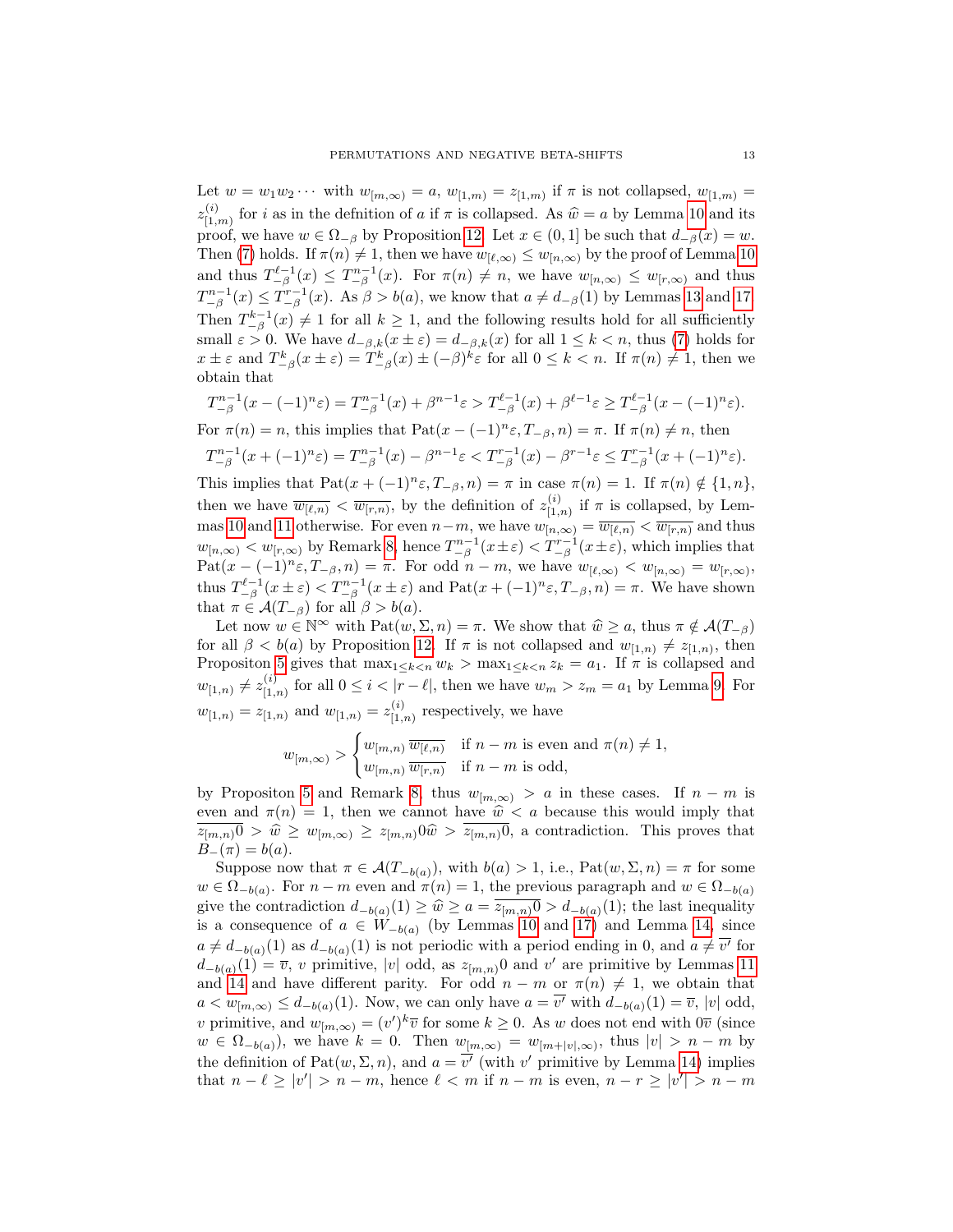$r < m$  if  $n - m$  is odd. As v' ends with 0, we have  $z_{m-1} = 0$  if  $\pi$  is not collapsed,  $z_{m-1}^{(i)} = 0$  if  $\pi$  is collapsed, where i gives the minimum in the definition of a. However,  $w \in \Omega_{-b(a)}$  implies that  $w_{m-1} > 0$ . Then, by Proposition [5,](#page-5-2) we have  $\max_{1 \leq k < n} w_k > a_1$  or  $w_m = z_m + 1$ ,  $\pi$  collapsed. In the latter case,  $w_{[1,n)} = z_{[1,n]}^{(j)}$  $[1,n)$ for some  $j \neq i$  by Lemma [9.](#page-7-4) If  $\max_{1 \leq k < n} w_k > a_1$ , then  $\hat{w} \leq d_{-b(a)}(1)$  implies that  $v' = a_1 0, v = (a_1 + 1)$ , hence  $m = n$  (as  $|v| > n - m$ ) and  $w_{\ell(\infty)} = (a_1 + 1)$  (as  $\max_{1 \leq k < n} w_k = w_\ell$  and  $\widehat{w} \leq d_{-b(a)}(1)$ ; this gives  $w_{[\ell,\infty)} = w_{[m,\infty)}$ , contradicting that Pat $(w, \Sigma, n) = \pi$ . If  $\pi$  is collapsed and  $w_{[1,n)} = z_{[1,n]}^{(j)}$  $\binom{1}{1,n}$  for some  $j \neq i$ , then we have  $\overline{v} = w_{m,\infty} > z_{m}^{(j)}$  $\binom{(j)}{[m,n)}z^{(j)}_{[h,m)} > z^{(i)}_{[m]}$  $\sum_{m,n=1}^{(i)} z_{[h,m)}^{(i)} = \overline{v'}$ , with  $h = \ell$  if  $n - m$  is even or  $h = r$  if  $n - m$  is odd, which implies that  $z_{m}^{(j)}$  $\bar{z}^{(j)}_{[m,n)}z^{(j)}_{[h,n]}$  $\binom{(J)}{[h,m]} \in W_{-b(a)}$  by Lemmas [14](#page-10-0) and [15](#page-10-1) and the proof of Lemma [10,](#page-8-0) contradicting that no sequence in  $W_{-b(a)}$  is strictly between  $\overline{v'}$  and  $\overline{v}$ . Therefore, we have  $\pi \notin \mathcal{A}(T_{-b(a)})$  for  $b(a) > 1$ .

Finally, for  $b(a) > 1$ , the eventual periodicity of a implies that  $d_{-b(a)}(1)$  is eventually periodic by Lemma [14,](#page-10-0) i.e.,  $b(a)$  is an Yrrap number.

*Proof of Theorem [2.](#page-3-1)* By Theorem [1,](#page-3-0) we have  $B_-(\pi) = b(a)$  (with  $\hat{a} = a$  by Lemma [10\)](#page-8-0). If  $b(a) = 1$ , then Lemmas [13](#page-9-1) and [17](#page-11-1) and imply that  $a = \varphi^k(0)$  for some  $k \geq 0$ , as  $a = u$  is not possible since a is eventually periodic and u is aperiodic. If  $a = \varphi^k(0)$ for some  $k \geq 0$ , then we have  $b(a) = 1$  by the proof of Lemma [13.](#page-9-1)

*Proof of Theorem [3.](#page-3-2)* We first prove that  $|B_-(\pi)| = c + \epsilon$ , with  $c = \max_{1 \leq i \leq n} z_i$ . By Theorem [1,](#page-3-0) we have  $B_-(\pi) = b(a)$ . If  $\pi$  is not collapsed, then we have  $\lfloor b(a)\rfloor = c$ if  $a \neq \overline{c0}$ ,  $b(a) = c + 1$  if  $a = \overline{c0}$ . If  $\pi$  is collapsed, then we have  $|b(a)| = c + 1$ . Indeed,  $a = (c+1)0$  is impossible because this would imply that  $\overline{z_{[\ell,n)}}$  or  $\overline{z_{[r,n)}}$  is equal to  $\overline{c0}$  or  $\overline{0c}$ , hence  $c = 0$  and  $|r - \ell| = 1$  by Lemma [11,](#page-8-1) i.e.,  $z_{[\ell,n)}^{(0)} = 01$  if  $\ell < r$ ,  $z_{[r,n)}^{(0)} = 10$  if  $r < \ell$ ; if  $n - m$  is even, then  $z_{[m,n)}^{(0)} = (10)^{(n-m)/2}$  implies that  $r < \ell$ , hence  $z_{[\ell,n)}^{(0)} = \overline{0}$ , if  $n-m$  is odd, then we have  $\ell < r$ ,  $z_{[r,n)}^{(0)} = \overline{1}$ .

As  $\pi \in \mathcal{A}(T_{-\beta})$  for all  $\beta > b(a)$  by Theorem [1,](#page-3-0) we obtain that  $N_{-}(\pi) \leq |b(a)|+1$ . We have  $N_-(\pi) \geq c+1$  by Propositon [5,](#page-5-2) and  $N_-(\pi) \geq c+2 = c+1+\epsilon$  if  $\pi$  is collapsed by Lemma [9.](#page-7-4) It remains to prove that  $N_-(\pi) \geq c+2$  when  $a = \overline{c0}$ . This holds for  $a = \overline{0}$  since  $n \geq 2$ . If  $a = \overline{c0}$  with  $c \geq 1$ , then we cannot have  $n - m$  even and  $\pi(n) = 1$  $\pi(n) = 1$ . Therefore, the proof of Theorem 1 gives that  $w_{[m,\infty)} > a$  for all  $w \in \mathbb{N}^{\infty}$  satisfying  $Pat(w, \Sigma, n) = \pi$ , hence  $\max_{k>1} w_k > c$  and thus  $N_-(\pi) \geq c+2$ . In the following four cases, we have  $N_-(\pi) = n - 1$ .

- If  $\pi = 12 \cdots n$ , then  $z_{[1,n)} = 01 \cdots (n-2)$  and  $a = \overline{n-2}$ .
- If  $\pi = 12 \cdots (n-2)n(n-1)$ , then  $z_{[1,n)} = 01 \cdots (n-3)(n-3)$ ,  $\pi$  is collapsed.
- If  $\pi = n(n-1)\cdots 1$ , then  $z_{[1,n)} = (n-2)\cdots 10$ ,  $a = \overline{z_{[1,n)}0}$  or  $a = z_{[1,n)}\overline{0}$ .
- If  $\pi = n(n-1)\cdots 312$ , then  $z_{[1,n)} = (n-3)\cdots 100$  and  $\pi$  is collapsed.

We have  $c \leq n-2$ , and the only permutations  $\pi \in S_n$  with  $c = n-2$  are  $12 \cdots n$ and  $n(n-1)\cdots 1$ , for which  $\epsilon = 0$  if  $n \geq 3$ , thus  $N_-(\pi) < n$  for all  $\pi \in S_n$ ,  $n \geq 3$ .

Now suppose that  $n \geq 4$  and  $N_-(\pi) = n - 1$ . If  $\epsilon = 0$ , then we have  $c = n - 2$ , thus  $\pi = 12 \cdots n$  or  $\pi = n(n-1)\cdots 1$ . If  $\epsilon = 1$ , i.e., if  $\pi$  is collapsed or  $a = \overline{c0}$ , then we have  $c = n-3$ . If  $\pi$  is collapsed, then  $c = n-3$  implies that  $|r-\ell| = 1$  (since  $z_{[1,n)}$ ) contains all digits  $0, 1, ..., c$ , and  $\pi = 12 \cdots (n-2)n(n-1)$  or  $\pi = n(n-1)\cdots 312$ . If  $a = \overline{c0}$  with  $c = n-3$  and  $\pi$  not collapsed, then  $m \geq n-3$  since  $z_{[m,n)}$  is a prefix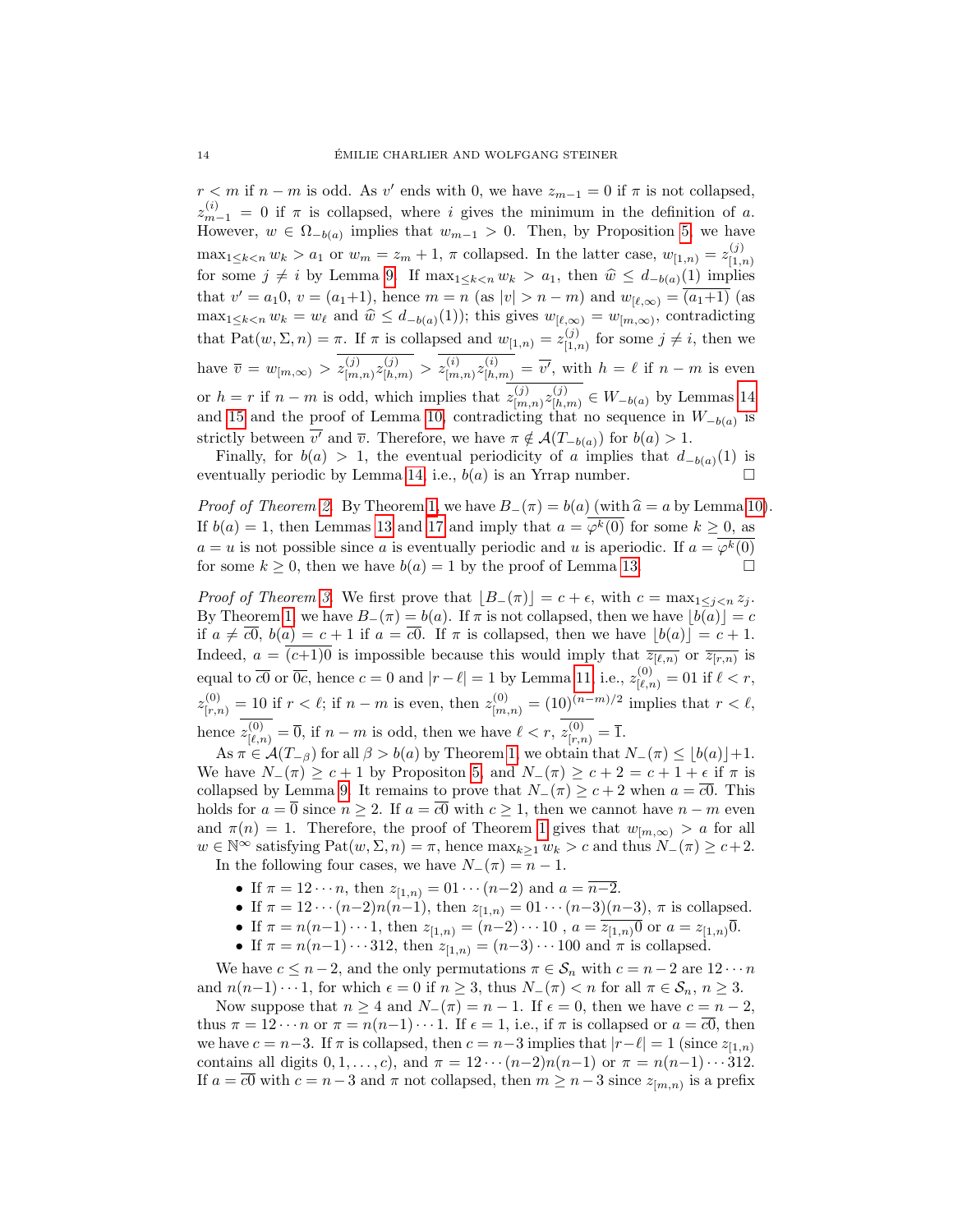of a. For  $m = n - 3$ , we have  $\pi(n - 3) > \pi(n - 1)$ , and  $a = \overline{c}0$  with  $c \ge 1$  implies that  $r = n - 2$ , thus  $\pi(n-2) > \pi(n)$ ; this gives that  $z_{n-3} > z_{n-1}$ , contradicting that  $a = \overline{c0}$ . For  $m = n-2$ ,  $a = \overline{c0}$  with  $c \ge 1$  is not possible. For  $m = n-1$ ,  $a = \overline{c0}$ with  $c \ge 1$  implies that  $r = n - 2$  and  $z_r = 0$ ; if  $\pi(n) \in \{1, 2\}$ , then  $\tilde{\pi}$  with  $\pi(1)$ removed has at most  $n-4$  ascents; if  $\pi(n) \geq 3$ , then  $z_i = 0$  for at least 3 indices i, thus  $c \leq n-4$ . By similar arguments, we cannot have  $m = n$  and  $a = (n-3)0$ .

For  $n = 3$ , Table [1](#page-4-1) gives that  $\max_{\pi \in S_n} B_-(\pi) = b(1\overline{0}) = \frac{1+\sqrt{5}}{2}$ , and the maximum is attained only for  $\pi = 312$ . In the following, let  $n \geq 4$ . We have just seen that  $B_-(\pi) < n-2$  for all but 4 permutations  $\pi \in \mathcal{S}_n$ . Moreover, we have

$$
B_{-}(12\cdots n) = B_{-}(12\cdots (n-2)n(n-1)) = b(n-2) = n-2,
$$

$$
B_{-}(n(n-1)\cdots 1) = \begin{cases} b(\overline{(n-2)(n-3)\cdots 100}) = b(\overline{(n-2)(n-3)\cdots 11}) & \text{if } n \text{ is odd,} \\ b((n-2)(n-3)\cdots 1\overline{0}) & \text{if } n \text{ is even,} \end{cases}
$$
  

$$
\begin{cases} b((n-2)(n-3)\cdots 1\overline{0}) & \text{if } n \text{ is odd} \end{cases}
$$

$$
B_{-}(n(n-1)\cdots 312) = \begin{cases} b((n-2)(n-3)\cdots 10) & \text{if } n \text{ is odd,} \\ b((n-2)(n-3)\cdots 210) & \text{if } n \text{ is even.} \end{cases}
$$

By Theorem 2 of [\[11\]](#page-16-8), we have  $d_{-b(w)}(1) = w$  for all

$$
w \in \{(n-2)(n-3)\cdots 1\overline{0}, \overline{n-2}, \overline{(n-2)(n-3)\cdots 11}, (n-2)(n-3)\cdots 2\overline{10}\},\
$$

except for  $w = 2\overline{10}$ , as  $b(2\overline{10}) = 2$ . For  $w = (n-2)(n-3)\cdots 1\overline{0}$ , we have  $|b(w)| =$  $n-2, w > \overline{n-2}, w > (n-2)(n-3)\cdots 2\overline{10}$  if n is even,  $w > (n-2)(n-3)\cdots 11$  if n is odd. Hence  $\max_{\pi \in S_n} B_-(\pi) = b(w) \in (n-2, n-1)$ , and the maximum is attained only for  $\pi = n(n-1)\cdots 1$  if n is even,  $\pi = n(n-1)\cdots 312$  if n is odd.

*Proof of Theorem [4.](#page-3-3)* By Theorem [1,](#page-3-0)  $B_-(\pi)$  is an Yrrap number for all  $\pi \in S_n$  with  $B_-(\pi) > 1$ . Let now  $\beta > 1$  be an Yrrap number,  $w = d_{-\beta}(1)$ , and  $p, q \ge 1$  minimal such that  $w_{[p+q,\infty)} = w_{[q,\infty)}$ , i.e.,  $d_{-\beta}(1) = w_{[1,q)} \overline{w_{[q,p+q)}}$ . Define  $\varrho \in \mathcal{S}_{p+q}$  by

•  $\varrho(i) < \varrho(j)$  if  $w_{[i,\infty)} < w_{[j,\infty)}$ ,  $1 \le i, j < p+q$ , •  $\varrho(p+q) = \varrho(q) - (-1)^{p+q}$ .

We now define  $\pi$  by increasing the differences in  $\varrho$  and putting the missing elements at the beginning, ordered by growth. More precisely, define integers  $y_j$  recursively for  $j = \varrho^{-1}(p+q), \ldots, \varrho^{-1}(3), \varrho^{-1}(2), 1 \leq i \leq p+q$  such that  $\varrho(i) = \varrho(j) - 1$ , by

$$
y_j = \begin{cases}\n0 & \text{if } w_j = w_i, \text{ or } w_j = w_i + 1, \ \varrho(i+1) < \varrho(j+1), \\
1 & \text{if } w_j = w_i + 1, \ \varrho(i+1) > \varrho(j+1), \ \varrho(i+1) < \varrho(j) \text{ or } \\
& y_k \ge 1 \text{ for some } 1 \le k \le p + q \text{ with } \varrho(j) < \varrho(k) \le \varrho(j+1), \\
2 & \text{if } w_j = w_i + 1, \ \varrho(i+1) > \varrho(j+1), \ \varrho(i+1) > \varrho(j) \text{ and } \\
& y_k = 0 \text{ for all } \varrho(j) < \varrho(k) \le \varrho(j+1).\n\end{cases}
$$
\n
$$
y_j = \begin{cases}\n1 & \text{if } w_j = w_i + 2, \ \varrho(i+1) < \varrho(j) \text{ and } \\
w_j = w_i + 2, \ \varrho(i+1) < \varrho(j) \text{ and } \\
w_j - w_i & \text{if } w_j \ge w_i + 2, \ \varrho(i+1) < \varrho(j) \text{ or } \\
w_j - w_i + 1 & \text{if } w_j \ge w_i + 2, \ \varrho(i+1) > \varrho(j), \text{ and } \\
w_j - w_i + 1 & \text{if } w_j \ge w_i + 2, \ \varrho(i+1) > \varrho(j), \text{ and } \\
w_j - w_i - 1 & \text{if } w_j \ge w_i + 3, \ \varrho(i+1) < \varrho(j) \text{ and } \\
w_k = 0 \text{ for all } \varrho(j) < \varrho(k) \le \varrho(j+1),\n\end{cases}
$$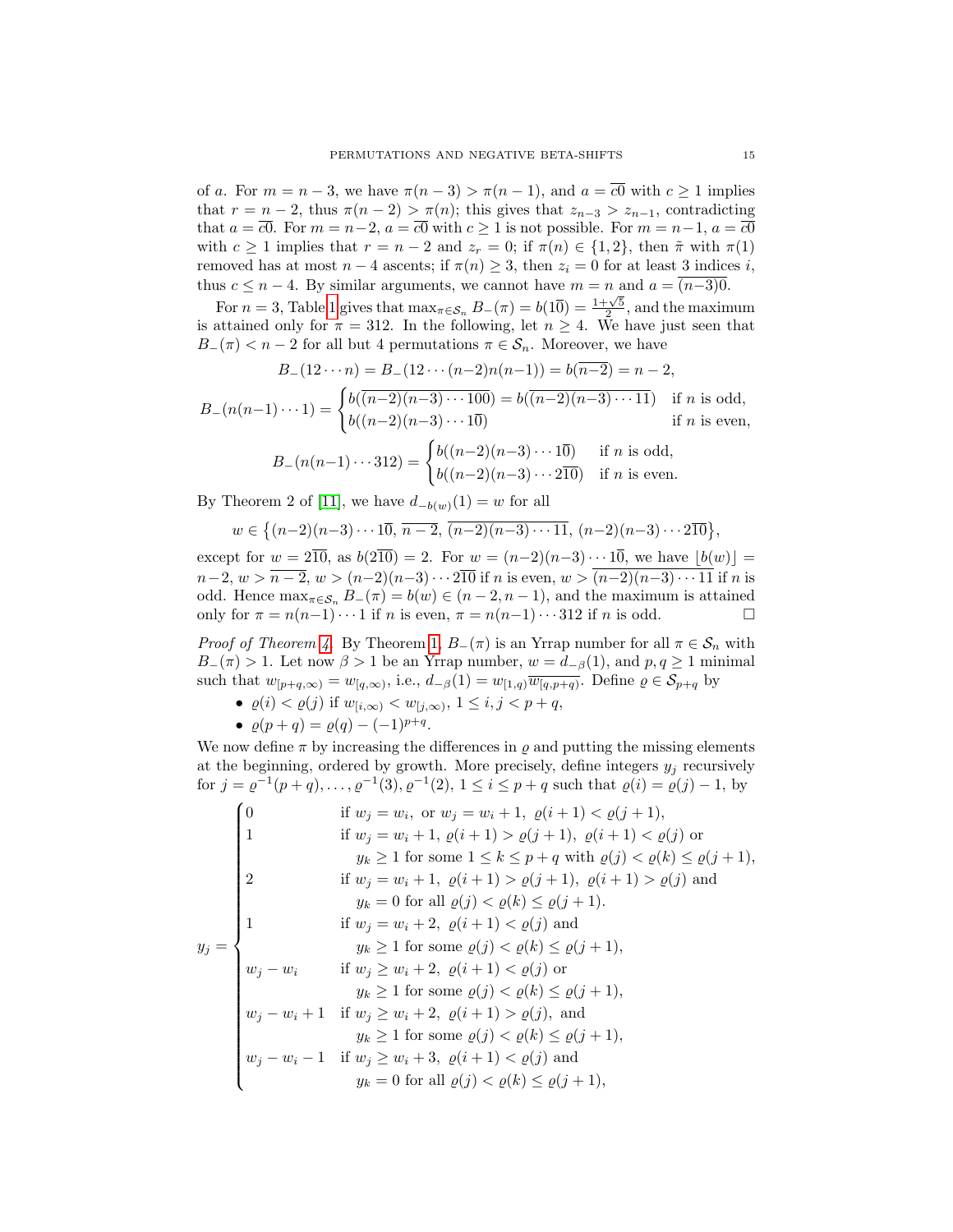with  $\rho(p+q+1) = \rho(q+1)$ . For  $\rho(j) = 1$ , set

$$
y_j = w_j + \begin{cases} 1 & \text{if } y_k = 0 \text{ for all } 1 \le k \le p + q \text{ with } 1 < \varrho(k) \le \varrho(j+1), \\ 0 & \text{otherwise.} \end{cases}
$$

Set  $c = \sum_{j=1}^{p+q} y_j$ ,  $n = c + p + q$ , and define  $\pi \in \mathcal{S}_n$  by

- $\pi(c + j) = \varrho(j) + \sum_{1 \le k \le p+q} \varrho(k) \le \varrho(j) y_k$  for  $1 \le j \le p+q$ ,
- $\pi(i) < \pi(j)$  if  $1 \leq i < j \leq c$ .

With the notation of Theorem [1,](#page-3-0) we show that  $a = w$  for this choice of  $\pi$ , thus  $B_-(\pi) = b(d_{-\beta}(1)) = \beta$ . First note that  $m = c + \varrho^{-1}(p+q)$  and  $\pi(n) =$  $\pi(c+q) - (-1)^{p+q}$  since  $w_{p+q} = w_q$ , thus

$$
\begin{cases} m = c + 1, \ r = c + q, & \text{if } q \ge 1, \ p + q \text{ even}, \\ m = c + 1, \ \ell = c + q, & \text{if } q \ge 2, \ p + q \text{ odd}, \\ m = n, \ \ell = c + 1, & \text{if } q = 1, \ p + q \text{ odd}. \end{cases}
$$

Therefore,  $z_{[m,n)}\overline{z_{[\ell,n)}}$  and  $z_{[m,n)}\overline{z_{[r,n)}}$  respectively are equal to  $z_{[c+1,c+q)}\overline{z_{[c+q,n)}}$ . To prove that  $z_{c+i} = w_i$  for all  $1 \leq i \leq p+q$ , with  $z_n = z_{c+q}$ , compare  $z_{c+j} - z_{c+i}$ to  $w_j - w_i$  for  $\varrho(i) = \varrho(j) - 1 \neq 0$ . Let  $h = \sum_{1 \leq k \leq p+q: \varrho(k) \leq \varrho(j)} y_k$ . Then we have

$$
\pi(h-k) = \pi(h) - k \text{ for } 0 \le k < y_j, \ \pi(h-y_j+1) = \pi(c+i) + 1, \ \pi(h) = \pi(c+j) - 1.
$$

We obtain that  $z_{h-k} = z_{h-k-1} + 1$  for  $1 \leq k \leq y_j - 2$ . For  $y_j \geq 1$ , we have

$$
z_{c+j} = z_h + \begin{cases} 1 & \text{if } y_k \ge 1 \text{ for some } 1 \le k \le p + q \text{ with } \varrho(j) < \varrho(k) \le \varrho(j+1), \\ 0 & \text{otherwise.} \end{cases}
$$

Indeed, for  $j \neq p + q$ , we have  $\pi(c + j + 1) > \pi(h + 1)$  if and only if  $y_k \geq 1$  for some  $1 \leq k \leq p+q$  with  $\varrho(j) < \varrho(k) \leq \varrho(j+1)$ . For  $j = p+q$  odd, we have  $i = q$ , thus  $w_j = w_i$  and  $y_j = 0$ . For  $j = p + q$  even, we have  $z_{c+j} = z_{c+q}$ , and  $y_k \ge 1$  for some  $\varrho(p+q) < \varrho(k) \le \varrho(p+q+1)$  is equivalent to  $y_k \ge 1$  for some  $\varrho(q) < \varrho(k) \leq \varrho(q+1)$  (as  $\varrho(p+q+1) = \varrho(q+1)$ ,  $\varrho(q) = \varrho(p+q) + 1$  and  $y_q = 0$ ). For  $y_i \geq 2$ , we have

$$
z_{h-y_j+1} = z_{c+i} + \begin{cases} 1 & \text{if } \varrho(i+1) < \varrho(j), \\ 0 & \text{otherwise.} \end{cases}
$$

Here,  $\pi(h - y_j + 2) > \pi(c + i + 1)$  is equivalent to  $\varrho(i + 1) < \varrho(j)$  for  $i \neq p + q$ ; for  $i = p + q$ , we have  $z_{c+i} = z_{c+q}$  and  $\varrho(p + q + 1) = \varrho(q + 1)$ . If  $y_j = 1$ , then

$$
z_h = z_{c+i} + \begin{cases} 1 & \text{if } y_k = 0 \text{ for all } 1 \le k \le p + q \text{ with } \varrho(j) < \varrho(k) \le \varrho(i+1), \\ 0 & \text{otherwise.} \end{cases}
$$

Finally, if  $y_j = 0$ , then  $z_{c+j} = z_{c+i} + 1$  if  $\varrho(i+1) > \varrho(j+1)$ ,  $z_{c+j} = z_{c+i}$ otherwise. Summing up these differences shows that  $z_{c+j} - z_{c+i} = w_j - w_i$  for  $\varrho(i) = \varrho(j) - 1 \neq 0$ . For  $\varrho(j) = 1$ , we have  $z_k = k - 1$  for all  $k \leq h = y_j$  and  $z_{c+j} - z_h$  is given above, thus  $z_{c+j} = w_j$ .

Therefore, we have  $z_{[c+1,n]} = w_{[1,n)}$ . The minimality of p and q gives that  $\pi$  is not collapsed, hence  $a = w_{[1,q)}\overline{w_{[q,p+q)}} = d_{-\beta}(1)$ .